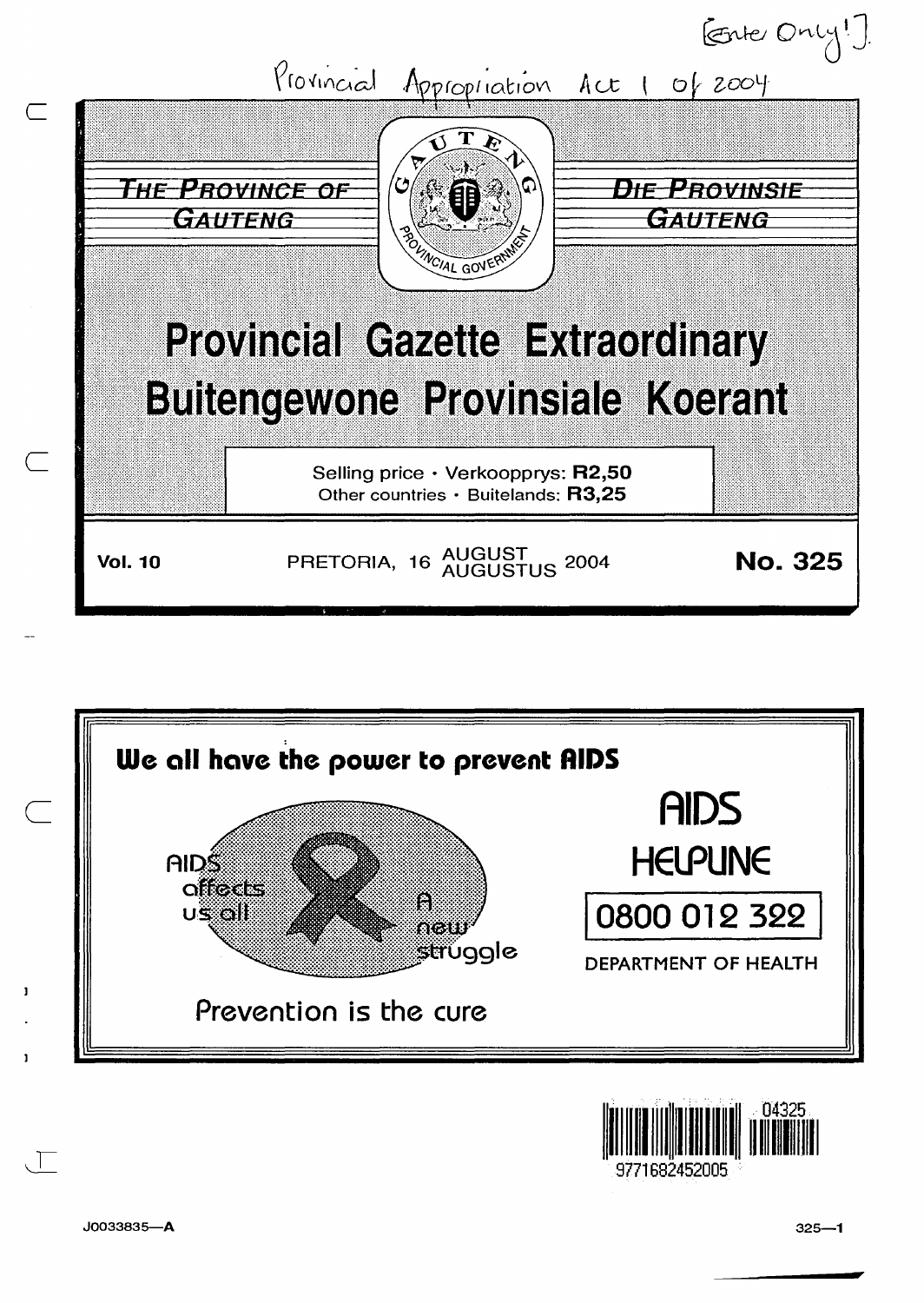$\overline{\phantom{a}}$ 

|     | <b>CONTENTS • INHOUD</b> |             |                |
|-----|--------------------------|-------------|----------------|
| No. |                          | Page<br>No. | Gazette<br>No. |
|     | <b>PREMIER'S NOTICE</b>  |             |                |
|     |                          | з           | 325            |

 $\bar{z}$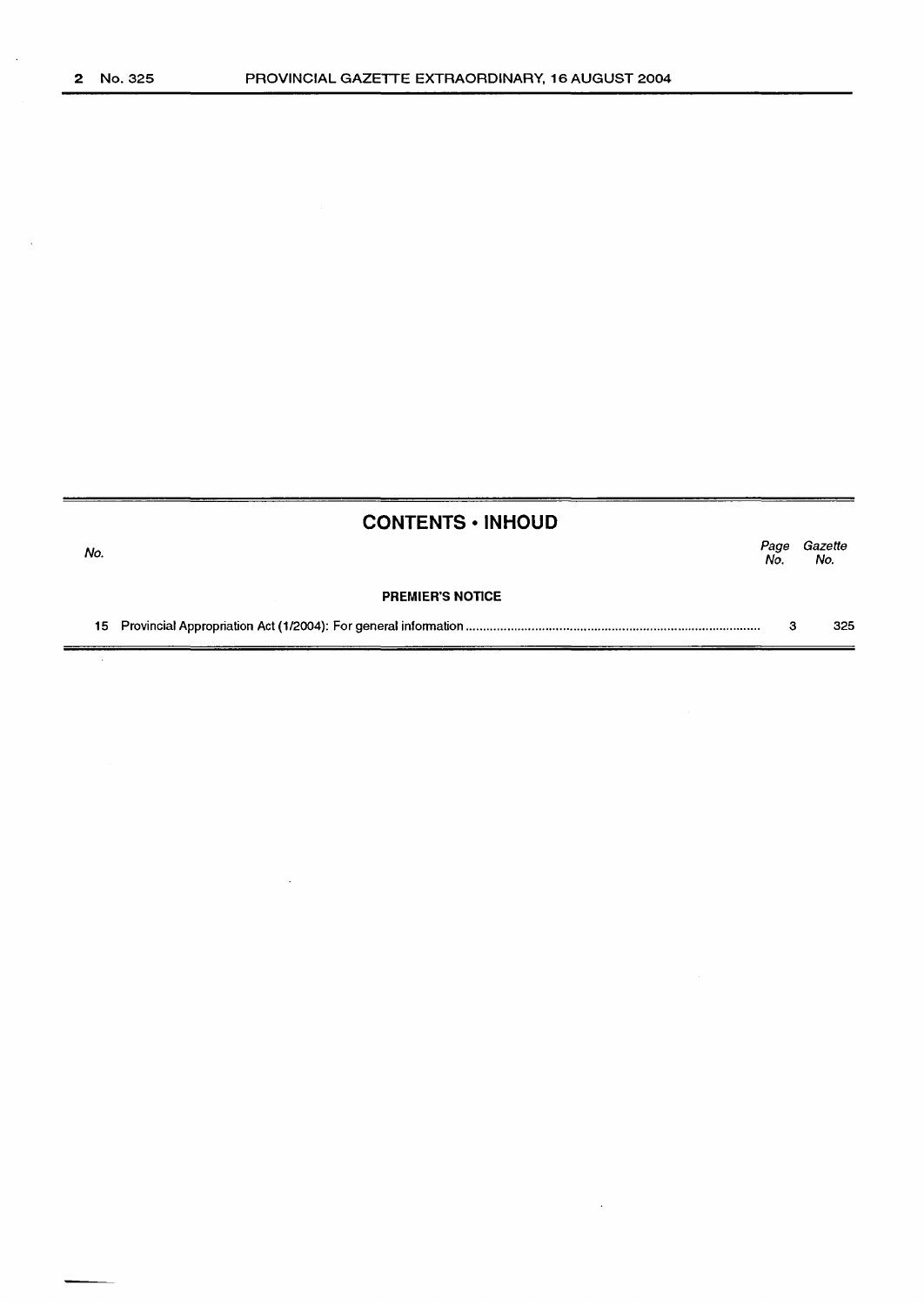## PREMIER'S NOTICE

No. 15

#### 16 August 2004

÷

### OFFICE OF THE PREMIER

It is hereby notified that the Premier has assented to the following Act that is hereby published for general information:

No. 1 of 2004: Provincial Appropriation Act, 2004.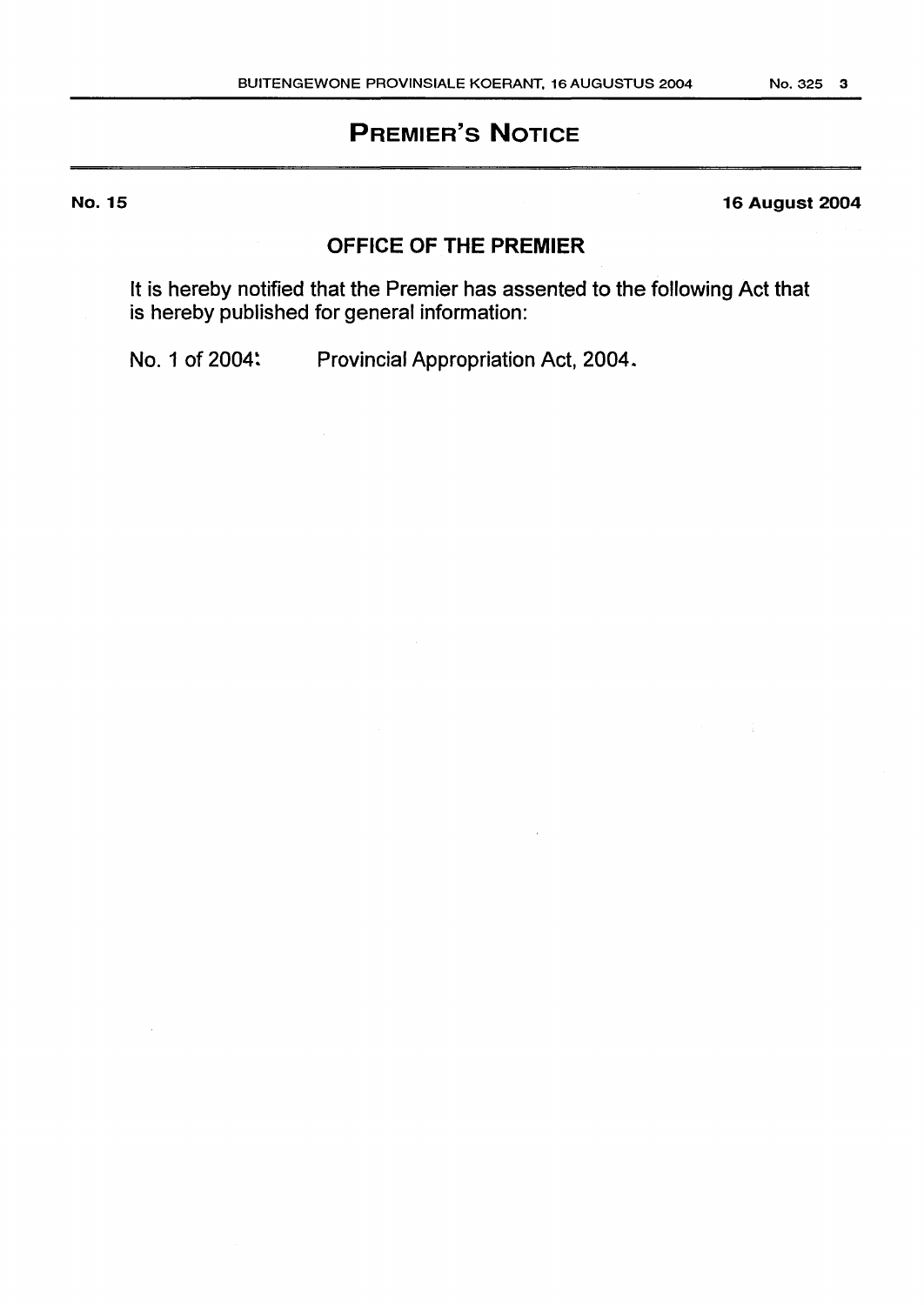# **ACT**

To appropriate amounts of money for the requirements of the Gauteng Province for the financial year ending 31 March 2005.

**BE IT ENACTED** by the Gauteng Provincial Legislature, as follows:-

#### Appropriation of amounts of money for the requirements of the Gauteng Province

1. Subject to the provisions of the Public Finance Management Act, 1999 (Act No. 1 of 1999}, the amounts of money shown in the Schedule are appropriated out of the *5*  Provincial Revenue Fund for the requirements of the Province, as a charge to the Provincial Revenue Account, for the financial year ending 31 March 2005.

#### Short Title

2. This Act is called the Provincial Appropriation Act, 2004.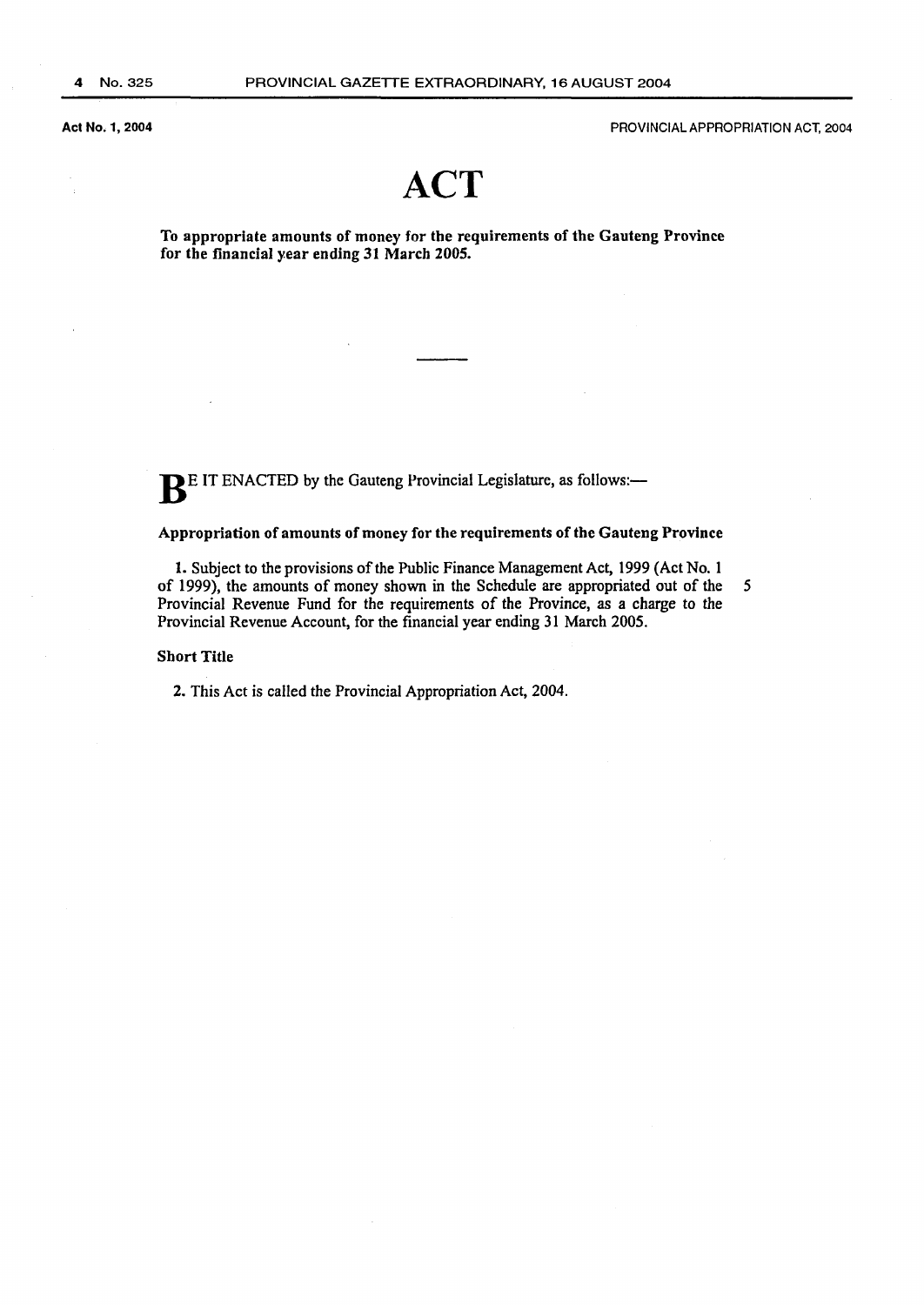#### Act No. 1, 2004

# PROVINCIAL APPROPRIATION BILL, 2004/5<br>SCHEDULE<br>(As a charge to the Provincial Revenue Fund)

|   |                                                                                                                                                                                                                                                                                                                                                                                                                                                                                                                                                  |                    | Man Ad minute Chassinese secretary count |              | Details of appropriated amounts |                                                                   |             |
|---|--------------------------------------------------------------------------------------------------------------------------------------------------------------------------------------------------------------------------------------------------------------------------------------------------------------------------------------------------------------------------------------------------------------------------------------------------------------------------------------------------------------------------------------------------|--------------------|------------------------------------------|--------------|---------------------------------|-------------------------------------------------------------------|-------------|
|   | VOTE AND PROGRAMME DESCRIPTION                                                                                                                                                                                                                                                                                                                                                                                                                                                                                                                   | Main Appropriation | Current                                  | Capital      | Specified transfer<br>payments  | <b>Amounts</b><br>specifically and<br>exclusively<br>appropriated | Total       |
|   |                                                                                                                                                                                                                                                                                                                                                                                                                                                                                                                                                  | <b>R000</b>        | <b>R1000</b>                             | <b>R'000</b> | <b>R000</b>                     |                                                                   | <b>R000</b> |
| 1 | Office of the Premier                                                                                                                                                                                                                                                                                                                                                                                                                                                                                                                            | 104 210            |                                          |              |                                 |                                                                   |             |
|   | Vision; To be an innovative, responsive and vibrant nerve centre for people-<br>centrad governance,                                                                                                                                                                                                                                                                                                                                                                                                                                              |                    |                                          |              |                                 |                                                                   |             |
|   | 1 Executive office                                                                                                                                                                                                                                                                                                                                                                                                                                                                                                                               |                    | 11953                                    | 470          |                                 |                                                                   | 12 4 23     |
|   | To ensure that the policy objectives are achieved within the vision and<br>mission of the Office and to oversee and communicate the overall function of<br>the office to the various slakeholders and to provide overall strategic<br>management and direction for the office,                                                                                                                                                                                                                                                                   |                    |                                          |              |                                 |                                                                   |             |
|   | 2 Policy development and co-ordination                                                                                                                                                                                                                                                                                                                                                                                                                                                                                                           |                    | 14 172                                   | 256          |                                 |                                                                   | 14 42L      |
|   | To monitor, evaluate and advise on the implementation of GPG policies, to<br>facilitate and coordinate the development and implementation of special<br>programmes in GPG, to promote good governance, to contribute towards<br>oplinal provincial governance systems.                                                                                                                                                                                                                                                                           |                    |                                          |              |                                 |                                                                   | 29 629      |
|   | 3 Government Communication and Information Services                                                                                                                                                                                                                                                                                                                                                                                                                                                                                              |                    | 29 326                                   | 303          |                                 |                                                                   |             |
|   | To manage and promote the GPG corporate identity, provide professional<br>media production services and provide accessible GPG media.                                                                                                                                                                                                                                                                                                                                                                                                            |                    |                                          |              |                                 |                                                                   |             |
|   | 4 State Law Advice                                                                                                                                                                                                                                                                                                                                                                                                                                                                                                                               |                    | 3549                                     | 178          |                                 |                                                                   | 3727        |
|   | To ensure that GPG legisletive programme is aided by timely certification and<br>drafting processes of high quality, to provide a professional legal support<br>service to promote and strengthen sound management by furnishing<br>qualitative and fimaly legal advice and opinions on questions of law,<br>agreements and Bigation matters,                                                                                                                                                                                                    |                    |                                          |              |                                 |                                                                   |             |
|   | 5 Strategic Human Renources & Menagement Support                                                                                                                                                                                                                                                                                                                                                                                                                                                                                                 |                    | 20775                                    | 85           |                                 |                                                                   | 20 860      |
|   | To provide a responsive, efficient and professional Human Resource and<br>management support sanvice that budds GPG as a centre of Excellence, to<br>ensure effective labour relations and collective bargening, promotion of<br>human resource best practice, to improve and promote auxiliary services<br>policies systems and procedures,                                                                                                                                                                                                     |                    |                                          |              |                                 |                                                                   |             |
|   | 6 Financial management                                                                                                                                                                                                                                                                                                                                                                                                                                                                                                                           |                    | 18 405                                   | 240          |                                 |                                                                   | 18 645      |
|   | To establish and maintain systems and policies to ensure effective and<br>efficient management of resources, to render efficient, effective and<br>economical procurement and provisioning services, to provide a<br>comprehensive financial service to the office.                                                                                                                                                                                                                                                                              |                    |                                          |              |                                 |                                                                   | 4 498       |
|   | 7 Security and Risk Management Services                                                                                                                                                                                                                                                                                                                                                                                                                                                                                                          |                    | 4436                                     | 62           |                                 |                                                                   |             |
|   | To facilitate, coordinate and monitor security standards in GPG, to liase with<br>national security structures, to provide security advisory services for the<br>Office of the Premier and GIG, to faciliate the development of a GIG security<br>stratogy.                                                                                                                                                                                                                                                                                      |                    |                                          |              |                                 |                                                                   |             |
|   | <b>TOTAL</b>                                                                                                                                                                                                                                                                                                                                                                                                                                                                                                                                     |                    | 102 616                                  | 1594         |                                 |                                                                   | 104 210     |
| 2 | Provincial Legislature                                                                                                                                                                                                                                                                                                                                                                                                                                                                                                                           | 93 322             |                                          |              |                                 |                                                                   | 6 188       |
|   | 1 Political Representation                                                                                                                                                                                                                                                                                                                                                                                                                                                                                                                       |                    | 6 155                                    |              |                                 |                                                                   |             |
|   | To give effect to the Constitutional obligations of oversight, Legislation and<br>ensuring Public Participation,                                                                                                                                                                                                                                                                                                                                                                                                                                 |                    |                                          |              |                                 |                                                                   |             |
|   | 2 Office of the Speaker & Provincial Secretary                                                                                                                                                                                                                                                                                                                                                                                                                                                                                                   |                    | 6122                                     |              |                                 |                                                                   | 6 122       |
|   | To provide strategic vision for the institution with perfoular emphasis on<br>investigative oversight, committee hearings, programme budgeting,<br>procedural services, parllamentary modernisation, to provide strategic<br>leadership and management in the institution and its business processes.                                                                                                                                                                                                                                            |                    |                                          |              |                                 |                                                                   | 19596       |
|   | 3 Parliamentary sperations                                                                                                                                                                                                                                                                                                                                                                                                                                                                                                                       |                    | 19595                                    |              |                                 |                                                                   |             |
|   | To support the functions of the Legislature through the provision of a<br>professional, effective and efficient secretarial service to the legislative<br>business processes, to provide effective and efficient management and<br>administration of committees, to enhance levels of procedural expertise and<br>acivice, to enhance public participation programmes, systems and policies, to<br>improve the management of NCOP business in the Legislature, to provide<br>audible recordings of proceedings of the House, Committee meetings. |                    |                                          |              |                                 |                                                                   |             |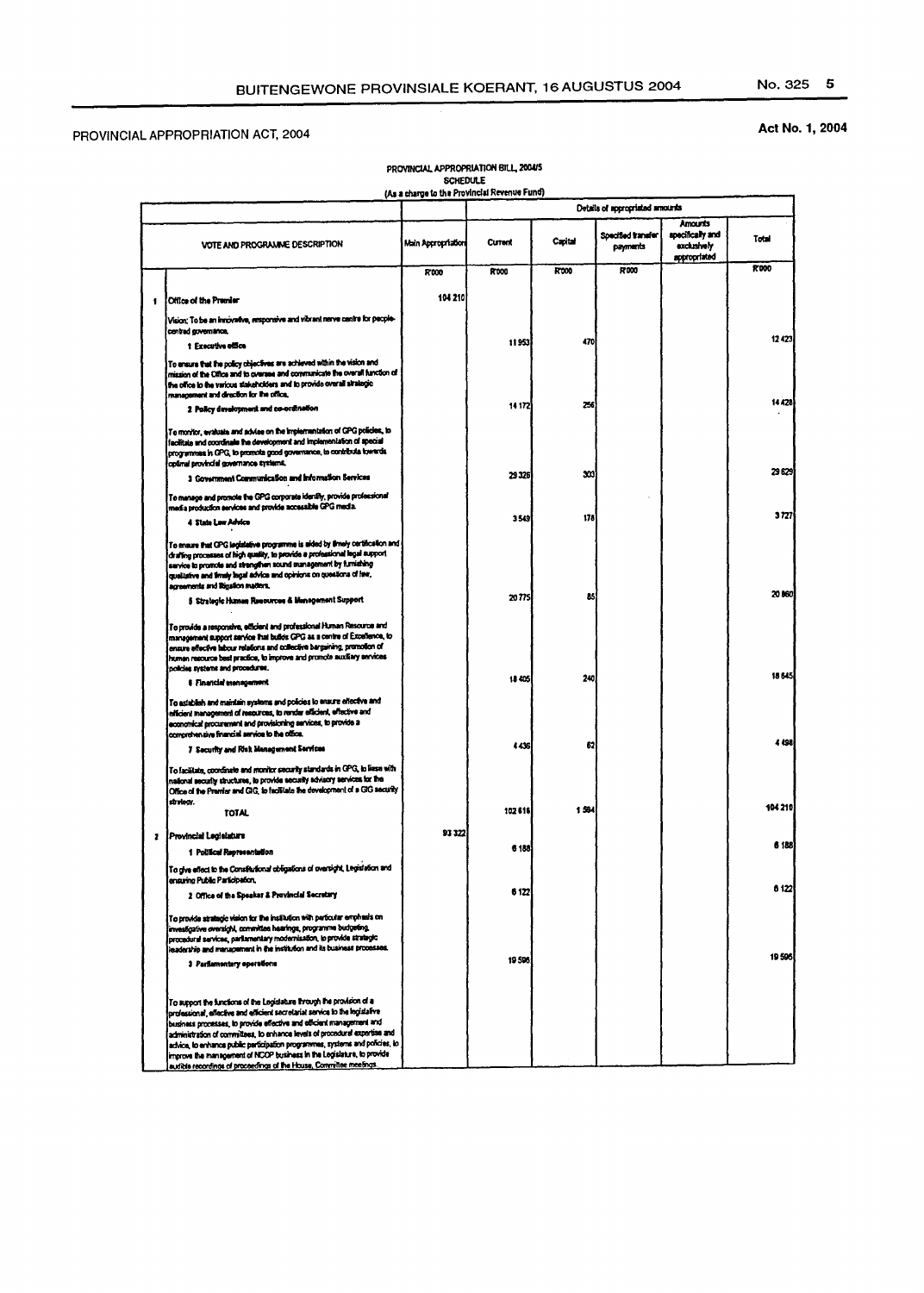$\sim$ 

 $\frac{1}{2} \sum_{i=1}^{n} \frac{1}{2} \sum_{j=1}^{n} \frac{1}{2} \sum_{j=1}^{n} \frac{1}{2} \sum_{j=1}^{n} \frac{1}{2} \sum_{j=1}^{n} \frac{1}{2} \sum_{j=1}^{n} \frac{1}{2} \sum_{j=1}^{n} \frac{1}{2} \sum_{j=1}^{n} \frac{1}{2} \sum_{j=1}^{n} \frac{1}{2} \sum_{j=1}^{n} \frac{1}{2} \sum_{j=1}^{n} \frac{1}{2} \sum_{j=1}^{n} \frac{1}{2} \sum_{j=1}^{n$ 

 $\hat{\mathcal{A}}$ 

#### Act No. 1, 2004

#### PROVINCIAL APPROPRIATION ACT, 2004

|                                                                                                                                                                                                                                                                                                                                                                                                                                                                                                                                                                |                    | Details of appropriated amounts |         |                                       |                                                                  |                        |
|----------------------------------------------------------------------------------------------------------------------------------------------------------------------------------------------------------------------------------------------------------------------------------------------------------------------------------------------------------------------------------------------------------------------------------------------------------------------------------------------------------------------------------------------------------------|--------------------|---------------------------------|---------|---------------------------------------|------------------------------------------------------------------|------------------------|
| VOTE AND PROGRAMME DESCRIPTION                                                                                                                                                                                                                                                                                                                                                                                                                                                                                                                                 | Main Appropriation | <b>Current</b>                  | Capital | Specified transfer<br><b>payments</b> | <b>Anounts</b><br>specifically and<br>axdusively<br>appropriated | Total                  |
| 4 institutional support services                                                                                                                                                                                                                                                                                                                                                                                                                                                                                                                               |                    | 25 235                          | 497     |                                       |                                                                  | 25732                  |
| To support the functions of the Legislature through a professional, efficient<br>and effective financial management system, to support the function of the<br>Legislature through a professional, effective and efficient HR management<br>system, to support the functioning of the Legislature through an effective and<br>efficient procurement service at the most economical and equitable manner,<br>5 Operational support services                                                                                                                      |                    | 18 172                          | 5249    |                                       |                                                                  | 24 421                 |
| To manage and coordinate the work of the directorate, to be a primary source<br>of all information about the Legislature and its work, to support the function of<br>the Legislature through a professional, effective and efficient support senice<br>and control system, to provide the Legislature, its Members and staff with the<br>physical infrastructure required to perform their coeration, and mainlain the<br>infrastructure effectively, to minimize the risks facing the Legislature in terms<br>of physical, personal and information security. |                    |                                 |         |                                       |                                                                  |                        |
| 6 Information and Helson                                                                                                                                                                                                                                                                                                                                                                                                                                                                                                                                       |                    | 11263                           |         |                                       |                                                                  | 11263                  |
| To provide timeous relevant information and information products that<br>addresses information requirements of Members and staff, to undertake<br>research service on behalf of commissions, committees, senior office bearers,<br>to provide communication, media liaison and protocol functions to the<br>Lagislature and axternal stakeholders in a professional, effective and efficient<br>manner,                                                                                                                                                        |                    |                                 |         |                                       |                                                                  |                        |
| <b>TOTAL</b>                                                                                                                                                                                                                                                                                                                                                                                                                                                                                                                                                   |                    | 86576                           | \$748   |                                       |                                                                  | 93322                  |
| 3 Finance and Economic Atlairs                                                                                                                                                                                                                                                                                                                                                                                                                                                                                                                                 | 1547658            |                                 |         |                                       |                                                                  |                        |
| 1 Management<br>To provide atrategic leadership and to effectively and efficiently manage<br>the department.                                                                                                                                                                                                                                                                                                                                                                                                                                                   |                    | 2748                            | 100     |                                       |                                                                  | 2857                   |
| 2 Support Services                                                                                                                                                                                                                                                                                                                                                                                                                                                                                                                                             |                    | 37752                           | 455     |                                       |                                                                  | 38 207                 |
| To provide affective financial management and internal control systems<br>3 Provincial Treasury                                                                                                                                                                                                                                                                                                                                                                                                                                                                |                    | 35 207                          | 250     |                                       |                                                                  | 35506                  |
| Eficient allocation and effective utilization of provincial resources,<br>compilation of consolidated financial statements for province, optimiza-<br>cash flow management within the province, guida the implementation of<br>good financial management reforms in province and increase the value of<br>the province coeration carried out through PPP's.<br>4 Economic Atlairs                                                                                                                                                                              |                    | 29 223                          | 1165    |                                       |                                                                  | 20 388                 |
| To grow the provincial economy, to change the composition of the<br>provincial economy, to increase the level of consumer protection, to<br>regulate the flouor retail and micro manufacturing industries<br>ol which                                                                                                                                                                                                                                                                                                                                          |                    |                                 |         |                                       |                                                                  |                        |
| Transfers to cublic entities<br>Gauteng Economic Development Agency                                                                                                                                                                                                                                                                                                                                                                                                                                                                                            |                    |                                 |         | 31000                                 |                                                                  | 31000                  |
| Gaulang Touriam Agency<br>Gaulang Film Office<br>Dept of Education and Training                                                                                                                                                                                                                                                                                                                                                                                                                                                                                |                    |                                 |         | 32000<br>3000<br>1503                 |                                                                  | 32 DOC<br>3000<br>1503 |
| 5 Blus IQ                                                                                                                                                                                                                                                                                                                                                                                                                                                                                                                                                      |                    | 28 32 1                         | 100     |                                       |                                                                  | 28 4 9 1               |
| Investment in key economic sectors to improve the competitiveness of<br>the financial services (tourism), manufacturing (high value added) and the<br>smart sectors of the economy to enable increased private sector<br>investment that will lead to sustained economic growth and increased<br>labour absorption                                                                                                                                                                                                                                             |                    |                                 |         |                                       |                                                                  |                        |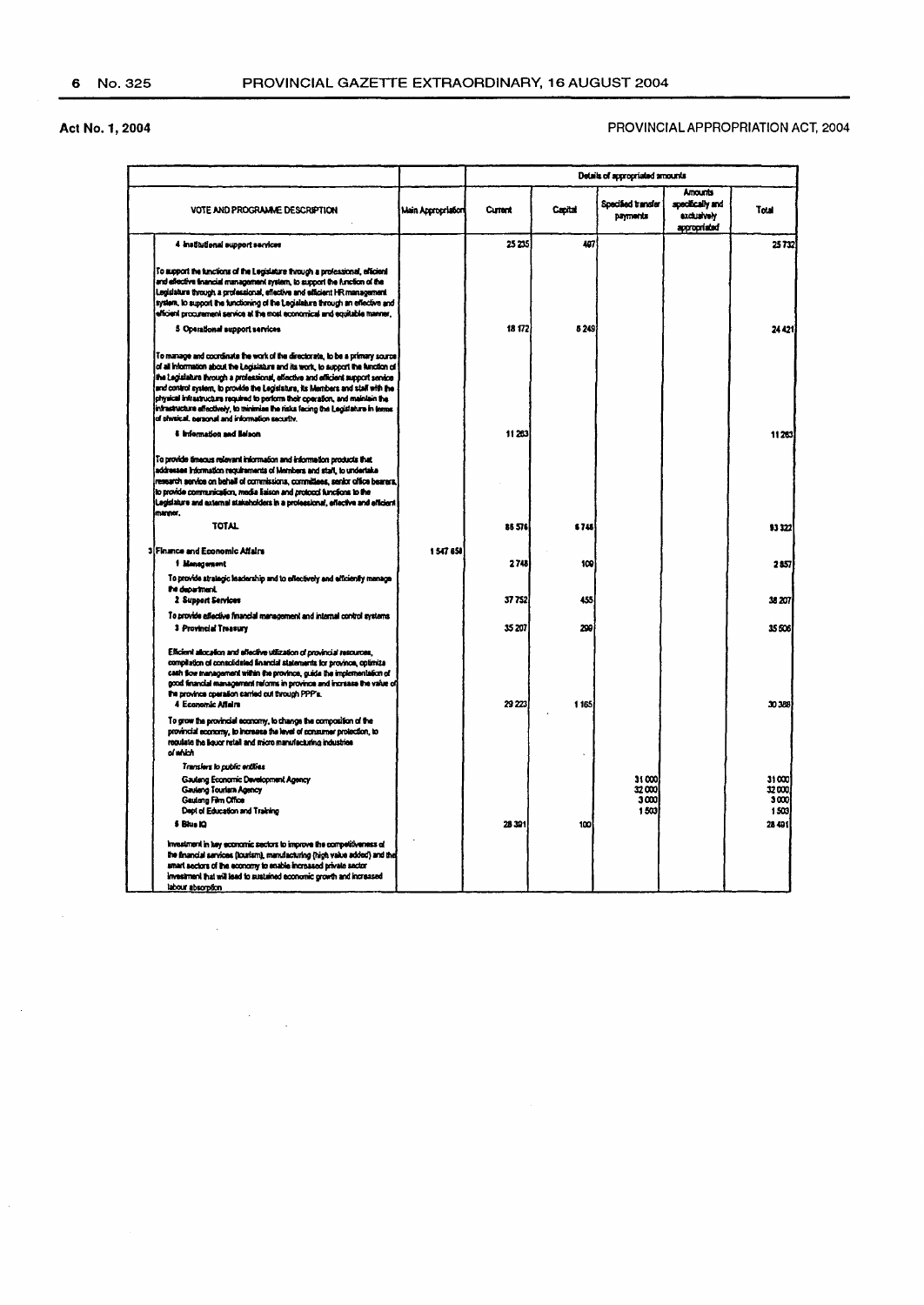$\hat{\mathcal{A}}$ 

#### Act No. 1, 2004

|                                                                                                                                                         |                    |           |         | Details of appropriated amounts |                                                                   |          |
|---------------------------------------------------------------------------------------------------------------------------------------------------------|--------------------|-----------|---------|---------------------------------|-------------------------------------------------------------------|----------|
| VOTE AND PROGRAMME DESCRIPTION                                                                                                                          | Main Appropriation | Current   | Capital | Specified transfer<br>payments  | <b>Amounts</b><br>specifically and<br>exclusively<br>appropriated | Total    |
| of which                                                                                                                                                |                    |           |         |                                 |                                                                   |          |
| Local government agencies<br>JDA, JRA, MTC                                                                                                              |                    |           |         | 306 592                         |                                                                   | 308 592  |
| Provincial entities                                                                                                                                     |                    |           |         |                                 |                                                                   |          |
| DACEL GRAHMI, GEDA                                                                                                                                      |                    |           |         | 185864                          |                                                                   | 185864   |
| Provincial public entities<br>AIDC, Innovation Hub company, SPDC                                                                                        |                    |           |         | 148318                          |                                                                   | 148 318  |
| <b>SANRAL</b> Gaumac                                                                                                                                    |                    |           |         |                                 |                                                                   |          |
| <b>Others</b>                                                                                                                                           |                    |           |         | 701934                          |                                                                   | 701934   |
| <b>TOTAL</b>                                                                                                                                            |                    | 133 321   | 2 1 2 8 | 1412209                         |                                                                   | 1547 658 |
|                                                                                                                                                         |                    |           |         |                                 |                                                                   |          |
| 4 Health                                                                                                                                                | 8731007            |           |         |                                 |                                                                   |          |
| Mission; To promote and protect the health of our people, especially                                                                                    |                    |           |         |                                 |                                                                   |          |
| those most vulnerable to liness and injury.<br>1 Administration                                                                                         |                    | 181864    | 18160   |                                 |                                                                   | 200 024  |
|                                                                                                                                                         |                    |           |         |                                 |                                                                   |          |
|                                                                                                                                                         |                    |           |         |                                 |                                                                   |          |
| To provide political and strategic direction and leadership, to develop and<br>implement policy and legislative framework for health care, to ensure an |                    |           |         |                                 |                                                                   |          |
| enabling environment for quality service delivery, to promote co-operative                                                                              |                    |           |         |                                 |                                                                   |          |
| governance, to provide conducive work environment for staff, to ensure                                                                                  |                    |           |         |                                 |                                                                   |          |
| value for money and effective organisation, to ensure equity and                                                                                        |                    |           |         |                                 |                                                                   |          |
| efficiency in distribution and use of resources, and to monitor and<br>evaluate performance of the department of which                                  |                    |           |         |                                 |                                                                   |          |
| Hospital Management & Quality enhancement                                                                                                               |                    |           |         |                                 | 20776                                                             | 20 77 d  |
| 2 District Health Services                                                                                                                              |                    | 1569310   | 30 000  |                                 |                                                                   | 1599310  |
| To render primary health care services, to manage district health services                                                                              |                    |           |         |                                 |                                                                   |          |
| and to provide support facilities, to deliver a comprehensive primary                                                                                   |                    |           |         |                                 |                                                                   |          |
| health care package, to render smargericy services and patient transport,                                                                               |                    |           |         |                                 |                                                                   |          |
| and to render an HIV/AIDS programme<br>ol Wikih                                                                                                         |                    |           |         |                                 |                                                                   |          |
| Nellonal conditional prents                                                                                                                             |                    |           |         |                                 |                                                                   |          |
| <b>HVIAIDS</b> grant                                                                                                                                    |                    |           |         |                                 | 325 151                                                           | 325 151  |
| Integrated nutrition Programme                                                                                                                          |                    |           |         |                                 | 87829                                                             | 87 829   |
| <b>3 Emergency Medical Services</b>                                                                                                                     |                    | 54 500    | 44 000  |                                 |                                                                   | 98 500   |
|                                                                                                                                                         |                    |           |         |                                 |                                                                   |          |
| To maure rapid and effective Emergency Medical Care and transport, to<br>ansure planned patient transport, and to ensure implementation of              |                    |           |         |                                 |                                                                   |          |
| provincial norms and standards                                                                                                                          |                    |           |         |                                 |                                                                   |          |
| of which                                                                                                                                                |                    |           |         |                                 |                                                                   |          |
| Transfers to municipalities                                                                                                                             |                    |           |         | 182 100                         |                                                                   | 182 100  |
| 4 Provincial Hospital Services                                                                                                                          |                    | 2 228 002 | 78 000  |                                 |                                                                   | 2306 002 |
|                                                                                                                                                         |                    |           |         |                                 |                                                                   |          |
| To render a general and specialised hospital services, to provide chronic                                                                               |                    |           |         |                                 |                                                                   |          |
| and luberculosis in-patient care on an agency basis for the department,<br>to render hospital services provided by general specialists, and to render   |                    |           |         |                                 |                                                                   |          |
| oral health care services and a platform for the training of health workers                                                                             |                    |           |         |                                 |                                                                   |          |
| of which                                                                                                                                                |                    |           |         |                                 |                                                                   |          |
| Transfers to private institutions                                                                                                                       |                    |           |         | 185 500                         |                                                                   | 165 500  |
| 5 Central Hospital Services                                                                                                                             |                    | 2761282   | 80000   |                                 |                                                                   | 2841282  |
| лоуюв а ришкит ки вне валинд от межет может, во ргоуюв а                                                                                                |                    |           |         |                                 |                                                                   |          |
| highly specialised health care service, and to serve as specialist referral                                                                             |                    |           |         |                                 |                                                                   |          |
| centres for neighbouring provinces and regional hospitals.                                                                                              |                    |           |         |                                 |                                                                   |          |
| 6 Health Training and Sciences                                                                                                                          |                    | 178 083   | 8 600   |                                 |                                                                   | 186 683  |
|                                                                                                                                                         |                    |           |         |                                 |                                                                   |          |
| To provide training for nurses and ambulance personnel, and to grant<br>bursaries and promota research and development of health systems.               |                    |           |         |                                 |                                                                   |          |
| al which                                                                                                                                                |                    |           |         |                                 |                                                                   |          |
|                                                                                                                                                         |                    |           |         |                                 |                                                                   |          |
| Transfers to Universities and technikons                                                                                                                |                    |           |         | 800                             |                                                                   | 600      |

 $\mathcal{L}^{\mathcal{L}}$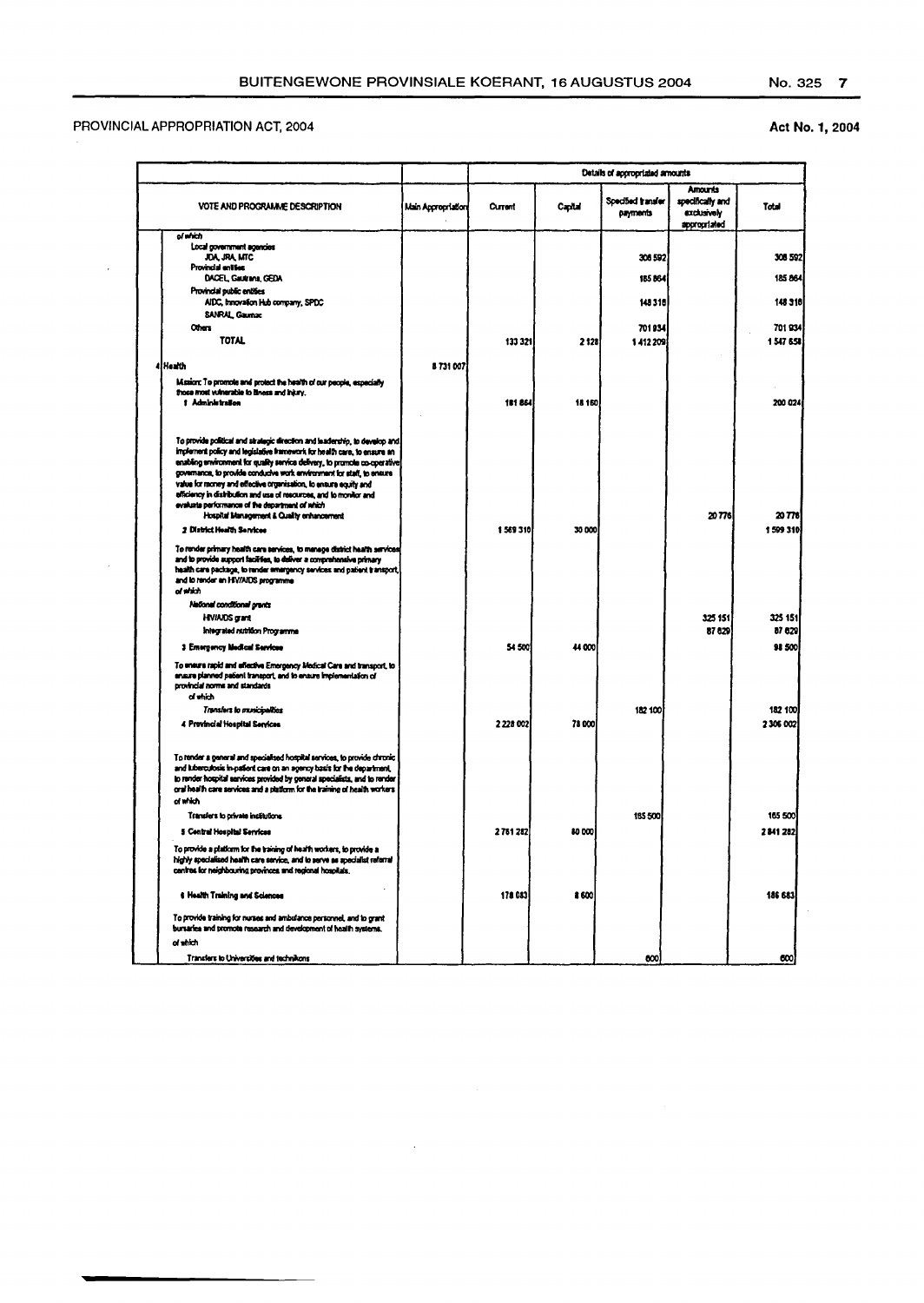$\bar{z}$ 

#### Act No. 1, 2004

#### PROVINCIAL APPROPRIATION ACT, 2004

| Amounts<br>Specified transfer<br>specifically and<br>Total<br>VOTE AND PROGRAMME DESCRIPTION<br>Main Appropriation<br>Current<br>Capital<br>vievicudva<br>payments<br>appropriated<br>97911<br>860<br>7 Health Care Support Services<br>98 771<br>To render support services required by the department to fulfil its sims, to<br>provide non-clinical service for example research, laundry and food<br>supply services.<br><b>8 Health Facilities Management</b><br>331 670<br>287009<br>513 679<br>To provide for new health facilities, upgrading and maintenance of the<br>existing facilities, to make provision of community health centres, clinics,<br>community, provincial, specialised and academic hospitals, to upgrade<br>community health centres, clinics, community, provincial, specialised and<br>academic hospitals, to provide maintenance of community health centres,<br>dinics, community, specialised and academic hospitals,<br><b>TOTAL</b><br>7 402 622<br>348 200<br>433 556<br>548 829<br>8731007<br>5<br>Education<br>9 457 104<br>A smart service delivery of quality public education, which promotes a<br>dynamic citizenship for socio-economic growth and development in Gauteng<br>and South Africa.<br>1 Administration<br>697001<br>697001<br>To implement statutory and strategic policy for the provision of education in<br><b>Gastana</b><br>6 267 422<br>804 845<br>2 Public ordinary school education<br>8872267<br>To implement and maintain Curriculum 2005 and Report 550 in all achools<br>and to moritor learner performance, to implement the South African Schools<br>Act No. 84 of 1996, to ensure effective educator development through INSET<br>of which<br>National conditional grants<br>75730<br>75730<br>Financial management and quality enhancement<br><b>HIVIAIDS</b><br>17487<br>17487<br>Transfers<br>439882<br>439 882<br>School cleaning campaign<br>3 Independent schools education<br>1600<br>1800<br>To provide a subsidy to all independent schools that quality in terms of the<br>criteria as provided for in SASA, to monitor the supenditure and performance<br>of independent achools as provided for in the National norms and standards<br>for school funding.<br>of which<br>Transfers to Non-Profit Institutions<br>138 000<br>138 000<br>369362<br>4 Education in specialized schools<br>\$ 000<br>370362<br>To implement and maintain the approved curricula and apecial learning<br>programmes in all schools and to monitor teamer performence.<br>of which<br>Transfers to Non-Profit Institutions<br>73000<br>73000<br>5 Further education and training<br>285 648<br>215648<br>To support the transformation and re-organisation of Technical colleges into<br>FETI's achods and centres in preparation for the implementation of Act No.<br>98 of 1998.<br>of which<br>33000<br>Transfers to Non-Profit Institutions<br>33000<br>122 823<br>8 Adult basic education and training<br>122 8 23<br>To implement the literacy Initiative in line with the National Literacy plans as<br>well as the Trisano programmes, to knolement and maintain the approved<br>curricula in all ABET centres and to monitor learner performance.<br>7 Early childhood development<br>49 000<br>49 000<br>To provide Grade R in public institutions as provided for in the White paper for<br>Early Childhood Development<br>of which<br>National conditional grants<br>Early childhood development |  |  | Details of appropriated amounts |  |
|----------------------------------------------------------------------------------------------------------------------------------------------------------------------------------------------------------------------------------------------------------------------------------------------------------------------------------------------------------------------------------------------------------------------------------------------------------------------------------------------------------------------------------------------------------------------------------------------------------------------------------------------------------------------------------------------------------------------------------------------------------------------------------------------------------------------------------------------------------------------------------------------------------------------------------------------------------------------------------------------------------------------------------------------------------------------------------------------------------------------------------------------------------------------------------------------------------------------------------------------------------------------------------------------------------------------------------------------------------------------------------------------------------------------------------------------------------------------------------------------------------------------------------------------------------------------------------------------------------------------------------------------------------------------------------------------------------------------------------------------------------------------------------------------------------------------------------------------------------------------------------------------------------------------------------------------------------------------------------------------------------------------------------------------------------------------------------------------------------------------------------------------------------------------------------------------------------------------------------------------------------------------------------------------------------------------------------------------------------------------------------------------------------------------------------------------------------------------------------------------------------------------------------------------------------------------------------------------------------------------------------------------------------------------------------------------------------------------------------------------------------------------------------------------------------------------------------------------------------------------------------------------------------------------------------------------------------------------------------------------------------------------------------------------------------------------------------------------------------------------------------------------------------------------------------------------------------------------------------------------------------------------------------------------------------------------------------------------------------------------------------------------------------------------------------------------------------------------------|--|--|---------------------------------|--|
|                                                                                                                                                                                                                                                                                                                                                                                                                                                                                                                                                                                                                                                                                                                                                                                                                                                                                                                                                                                                                                                                                                                                                                                                                                                                                                                                                                                                                                                                                                                                                                                                                                                                                                                                                                                                                                                                                                                                                                                                                                                                                                                                                                                                                                                                                                                                                                                                                                                                                                                                                                                                                                                                                                                                                                                                                                                                                                                                                                                                                                                                                                                                                                                                                                                                                                                                                                                                                                                                            |  |  |                                 |  |
|                                                                                                                                                                                                                                                                                                                                                                                                                                                                                                                                                                                                                                                                                                                                                                                                                                                                                                                                                                                                                                                                                                                                                                                                                                                                                                                                                                                                                                                                                                                                                                                                                                                                                                                                                                                                                                                                                                                                                                                                                                                                                                                                                                                                                                                                                                                                                                                                                                                                                                                                                                                                                                                                                                                                                                                                                                                                                                                                                                                                                                                                                                                                                                                                                                                                                                                                                                                                                                                                            |  |  |                                 |  |
|                                                                                                                                                                                                                                                                                                                                                                                                                                                                                                                                                                                                                                                                                                                                                                                                                                                                                                                                                                                                                                                                                                                                                                                                                                                                                                                                                                                                                                                                                                                                                                                                                                                                                                                                                                                                                                                                                                                                                                                                                                                                                                                                                                                                                                                                                                                                                                                                                                                                                                                                                                                                                                                                                                                                                                                                                                                                                                                                                                                                                                                                                                                                                                                                                                                                                                                                                                                                                                                                            |  |  |                                 |  |
|                                                                                                                                                                                                                                                                                                                                                                                                                                                                                                                                                                                                                                                                                                                                                                                                                                                                                                                                                                                                                                                                                                                                                                                                                                                                                                                                                                                                                                                                                                                                                                                                                                                                                                                                                                                                                                                                                                                                                                                                                                                                                                                                                                                                                                                                                                                                                                                                                                                                                                                                                                                                                                                                                                                                                                                                                                                                                                                                                                                                                                                                                                                                                                                                                                                                                                                                                                                                                                                                            |  |  |                                 |  |
|                                                                                                                                                                                                                                                                                                                                                                                                                                                                                                                                                                                                                                                                                                                                                                                                                                                                                                                                                                                                                                                                                                                                                                                                                                                                                                                                                                                                                                                                                                                                                                                                                                                                                                                                                                                                                                                                                                                                                                                                                                                                                                                                                                                                                                                                                                                                                                                                                                                                                                                                                                                                                                                                                                                                                                                                                                                                                                                                                                                                                                                                                                                                                                                                                                                                                                                                                                                                                                                                            |  |  |                                 |  |
|                                                                                                                                                                                                                                                                                                                                                                                                                                                                                                                                                                                                                                                                                                                                                                                                                                                                                                                                                                                                                                                                                                                                                                                                                                                                                                                                                                                                                                                                                                                                                                                                                                                                                                                                                                                                                                                                                                                                                                                                                                                                                                                                                                                                                                                                                                                                                                                                                                                                                                                                                                                                                                                                                                                                                                                                                                                                                                                                                                                                                                                                                                                                                                                                                                                                                                                                                                                                                                                                            |  |  |                                 |  |
|                                                                                                                                                                                                                                                                                                                                                                                                                                                                                                                                                                                                                                                                                                                                                                                                                                                                                                                                                                                                                                                                                                                                                                                                                                                                                                                                                                                                                                                                                                                                                                                                                                                                                                                                                                                                                                                                                                                                                                                                                                                                                                                                                                                                                                                                                                                                                                                                                                                                                                                                                                                                                                                                                                                                                                                                                                                                                                                                                                                                                                                                                                                                                                                                                                                                                                                                                                                                                                                                            |  |  |                                 |  |
|                                                                                                                                                                                                                                                                                                                                                                                                                                                                                                                                                                                                                                                                                                                                                                                                                                                                                                                                                                                                                                                                                                                                                                                                                                                                                                                                                                                                                                                                                                                                                                                                                                                                                                                                                                                                                                                                                                                                                                                                                                                                                                                                                                                                                                                                                                                                                                                                                                                                                                                                                                                                                                                                                                                                                                                                                                                                                                                                                                                                                                                                                                                                                                                                                                                                                                                                                                                                                                                                            |  |  |                                 |  |
|                                                                                                                                                                                                                                                                                                                                                                                                                                                                                                                                                                                                                                                                                                                                                                                                                                                                                                                                                                                                                                                                                                                                                                                                                                                                                                                                                                                                                                                                                                                                                                                                                                                                                                                                                                                                                                                                                                                                                                                                                                                                                                                                                                                                                                                                                                                                                                                                                                                                                                                                                                                                                                                                                                                                                                                                                                                                                                                                                                                                                                                                                                                                                                                                                                                                                                                                                                                                                                                                            |  |  |                                 |  |
|                                                                                                                                                                                                                                                                                                                                                                                                                                                                                                                                                                                                                                                                                                                                                                                                                                                                                                                                                                                                                                                                                                                                                                                                                                                                                                                                                                                                                                                                                                                                                                                                                                                                                                                                                                                                                                                                                                                                                                                                                                                                                                                                                                                                                                                                                                                                                                                                                                                                                                                                                                                                                                                                                                                                                                                                                                                                                                                                                                                                                                                                                                                                                                                                                                                                                                                                                                                                                                                                            |  |  |                                 |  |
|                                                                                                                                                                                                                                                                                                                                                                                                                                                                                                                                                                                                                                                                                                                                                                                                                                                                                                                                                                                                                                                                                                                                                                                                                                                                                                                                                                                                                                                                                                                                                                                                                                                                                                                                                                                                                                                                                                                                                                                                                                                                                                                                                                                                                                                                                                                                                                                                                                                                                                                                                                                                                                                                                                                                                                                                                                                                                                                                                                                                                                                                                                                                                                                                                                                                                                                                                                                                                                                                            |  |  |                                 |  |
|                                                                                                                                                                                                                                                                                                                                                                                                                                                                                                                                                                                                                                                                                                                                                                                                                                                                                                                                                                                                                                                                                                                                                                                                                                                                                                                                                                                                                                                                                                                                                                                                                                                                                                                                                                                                                                                                                                                                                                                                                                                                                                                                                                                                                                                                                                                                                                                                                                                                                                                                                                                                                                                                                                                                                                                                                                                                                                                                                                                                                                                                                                                                                                                                                                                                                                                                                                                                                                                                            |  |  |                                 |  |
|                                                                                                                                                                                                                                                                                                                                                                                                                                                                                                                                                                                                                                                                                                                                                                                                                                                                                                                                                                                                                                                                                                                                                                                                                                                                                                                                                                                                                                                                                                                                                                                                                                                                                                                                                                                                                                                                                                                                                                                                                                                                                                                                                                                                                                                                                                                                                                                                                                                                                                                                                                                                                                                                                                                                                                                                                                                                                                                                                                                                                                                                                                                                                                                                                                                                                                                                                                                                                                                                            |  |  |                                 |  |
|                                                                                                                                                                                                                                                                                                                                                                                                                                                                                                                                                                                                                                                                                                                                                                                                                                                                                                                                                                                                                                                                                                                                                                                                                                                                                                                                                                                                                                                                                                                                                                                                                                                                                                                                                                                                                                                                                                                                                                                                                                                                                                                                                                                                                                                                                                                                                                                                                                                                                                                                                                                                                                                                                                                                                                                                                                                                                                                                                                                                                                                                                                                                                                                                                                                                                                                                                                                                                                                                            |  |  |                                 |  |
|                                                                                                                                                                                                                                                                                                                                                                                                                                                                                                                                                                                                                                                                                                                                                                                                                                                                                                                                                                                                                                                                                                                                                                                                                                                                                                                                                                                                                                                                                                                                                                                                                                                                                                                                                                                                                                                                                                                                                                                                                                                                                                                                                                                                                                                                                                                                                                                                                                                                                                                                                                                                                                                                                                                                                                                                                                                                                                                                                                                                                                                                                                                                                                                                                                                                                                                                                                                                                                                                            |  |  |                                 |  |
|                                                                                                                                                                                                                                                                                                                                                                                                                                                                                                                                                                                                                                                                                                                                                                                                                                                                                                                                                                                                                                                                                                                                                                                                                                                                                                                                                                                                                                                                                                                                                                                                                                                                                                                                                                                                                                                                                                                                                                                                                                                                                                                                                                                                                                                                                                                                                                                                                                                                                                                                                                                                                                                                                                                                                                                                                                                                                                                                                                                                                                                                                                                                                                                                                                                                                                                                                                                                                                                                            |  |  |                                 |  |
|                                                                                                                                                                                                                                                                                                                                                                                                                                                                                                                                                                                                                                                                                                                                                                                                                                                                                                                                                                                                                                                                                                                                                                                                                                                                                                                                                                                                                                                                                                                                                                                                                                                                                                                                                                                                                                                                                                                                                                                                                                                                                                                                                                                                                                                                                                                                                                                                                                                                                                                                                                                                                                                                                                                                                                                                                                                                                                                                                                                                                                                                                                                                                                                                                                                                                                                                                                                                                                                                            |  |  |                                 |  |
|                                                                                                                                                                                                                                                                                                                                                                                                                                                                                                                                                                                                                                                                                                                                                                                                                                                                                                                                                                                                                                                                                                                                                                                                                                                                                                                                                                                                                                                                                                                                                                                                                                                                                                                                                                                                                                                                                                                                                                                                                                                                                                                                                                                                                                                                                                                                                                                                                                                                                                                                                                                                                                                                                                                                                                                                                                                                                                                                                                                                                                                                                                                                                                                                                                                                                                                                                                                                                                                                            |  |  |                                 |  |
|                                                                                                                                                                                                                                                                                                                                                                                                                                                                                                                                                                                                                                                                                                                                                                                                                                                                                                                                                                                                                                                                                                                                                                                                                                                                                                                                                                                                                                                                                                                                                                                                                                                                                                                                                                                                                                                                                                                                                                                                                                                                                                                                                                                                                                                                                                                                                                                                                                                                                                                                                                                                                                                                                                                                                                                                                                                                                                                                                                                                                                                                                                                                                                                                                                                                                                                                                                                                                                                                            |  |  |                                 |  |
|                                                                                                                                                                                                                                                                                                                                                                                                                                                                                                                                                                                                                                                                                                                                                                                                                                                                                                                                                                                                                                                                                                                                                                                                                                                                                                                                                                                                                                                                                                                                                                                                                                                                                                                                                                                                                                                                                                                                                                                                                                                                                                                                                                                                                                                                                                                                                                                                                                                                                                                                                                                                                                                                                                                                                                                                                                                                                                                                                                                                                                                                                                                                                                                                                                                                                                                                                                                                                                                                            |  |  |                                 |  |
|                                                                                                                                                                                                                                                                                                                                                                                                                                                                                                                                                                                                                                                                                                                                                                                                                                                                                                                                                                                                                                                                                                                                                                                                                                                                                                                                                                                                                                                                                                                                                                                                                                                                                                                                                                                                                                                                                                                                                                                                                                                                                                                                                                                                                                                                                                                                                                                                                                                                                                                                                                                                                                                                                                                                                                                                                                                                                                                                                                                                                                                                                                                                                                                                                                                                                                                                                                                                                                                                            |  |  |                                 |  |
|                                                                                                                                                                                                                                                                                                                                                                                                                                                                                                                                                                                                                                                                                                                                                                                                                                                                                                                                                                                                                                                                                                                                                                                                                                                                                                                                                                                                                                                                                                                                                                                                                                                                                                                                                                                                                                                                                                                                                                                                                                                                                                                                                                                                                                                                                                                                                                                                                                                                                                                                                                                                                                                                                                                                                                                                                                                                                                                                                                                                                                                                                                                                                                                                                                                                                                                                                                                                                                                                            |  |  |                                 |  |
|                                                                                                                                                                                                                                                                                                                                                                                                                                                                                                                                                                                                                                                                                                                                                                                                                                                                                                                                                                                                                                                                                                                                                                                                                                                                                                                                                                                                                                                                                                                                                                                                                                                                                                                                                                                                                                                                                                                                                                                                                                                                                                                                                                                                                                                                                                                                                                                                                                                                                                                                                                                                                                                                                                                                                                                                                                                                                                                                                                                                                                                                                                                                                                                                                                                                                                                                                                                                                                                                            |  |  |                                 |  |
|                                                                                                                                                                                                                                                                                                                                                                                                                                                                                                                                                                                                                                                                                                                                                                                                                                                                                                                                                                                                                                                                                                                                                                                                                                                                                                                                                                                                                                                                                                                                                                                                                                                                                                                                                                                                                                                                                                                                                                                                                                                                                                                                                                                                                                                                                                                                                                                                                                                                                                                                                                                                                                                                                                                                                                                                                                                                                                                                                                                                                                                                                                                                                                                                                                                                                                                                                                                                                                                                            |  |  |                                 |  |
|                                                                                                                                                                                                                                                                                                                                                                                                                                                                                                                                                                                                                                                                                                                                                                                                                                                                                                                                                                                                                                                                                                                                                                                                                                                                                                                                                                                                                                                                                                                                                                                                                                                                                                                                                                                                                                                                                                                                                                                                                                                                                                                                                                                                                                                                                                                                                                                                                                                                                                                                                                                                                                                                                                                                                                                                                                                                                                                                                                                                                                                                                                                                                                                                                                                                                                                                                                                                                                                                            |  |  |                                 |  |
|                                                                                                                                                                                                                                                                                                                                                                                                                                                                                                                                                                                                                                                                                                                                                                                                                                                                                                                                                                                                                                                                                                                                                                                                                                                                                                                                                                                                                                                                                                                                                                                                                                                                                                                                                                                                                                                                                                                                                                                                                                                                                                                                                                                                                                                                                                                                                                                                                                                                                                                                                                                                                                                                                                                                                                                                                                                                                                                                                                                                                                                                                                                                                                                                                                                                                                                                                                                                                                                                            |  |  |                                 |  |
|                                                                                                                                                                                                                                                                                                                                                                                                                                                                                                                                                                                                                                                                                                                                                                                                                                                                                                                                                                                                                                                                                                                                                                                                                                                                                                                                                                                                                                                                                                                                                                                                                                                                                                                                                                                                                                                                                                                                                                                                                                                                                                                                                                                                                                                                                                                                                                                                                                                                                                                                                                                                                                                                                                                                                                                                                                                                                                                                                                                                                                                                                                                                                                                                                                                                                                                                                                                                                                                                            |  |  |                                 |  |
|                                                                                                                                                                                                                                                                                                                                                                                                                                                                                                                                                                                                                                                                                                                                                                                                                                                                                                                                                                                                                                                                                                                                                                                                                                                                                                                                                                                                                                                                                                                                                                                                                                                                                                                                                                                                                                                                                                                                                                                                                                                                                                                                                                                                                                                                                                                                                                                                                                                                                                                                                                                                                                                                                                                                                                                                                                                                                                                                                                                                                                                                                                                                                                                                                                                                                                                                                                                                                                                                            |  |  |                                 |  |
|                                                                                                                                                                                                                                                                                                                                                                                                                                                                                                                                                                                                                                                                                                                                                                                                                                                                                                                                                                                                                                                                                                                                                                                                                                                                                                                                                                                                                                                                                                                                                                                                                                                                                                                                                                                                                                                                                                                                                                                                                                                                                                                                                                                                                                                                                                                                                                                                                                                                                                                                                                                                                                                                                                                                                                                                                                                                                                                                                                                                                                                                                                                                                                                                                                                                                                                                                                                                                                                                            |  |  |                                 |  |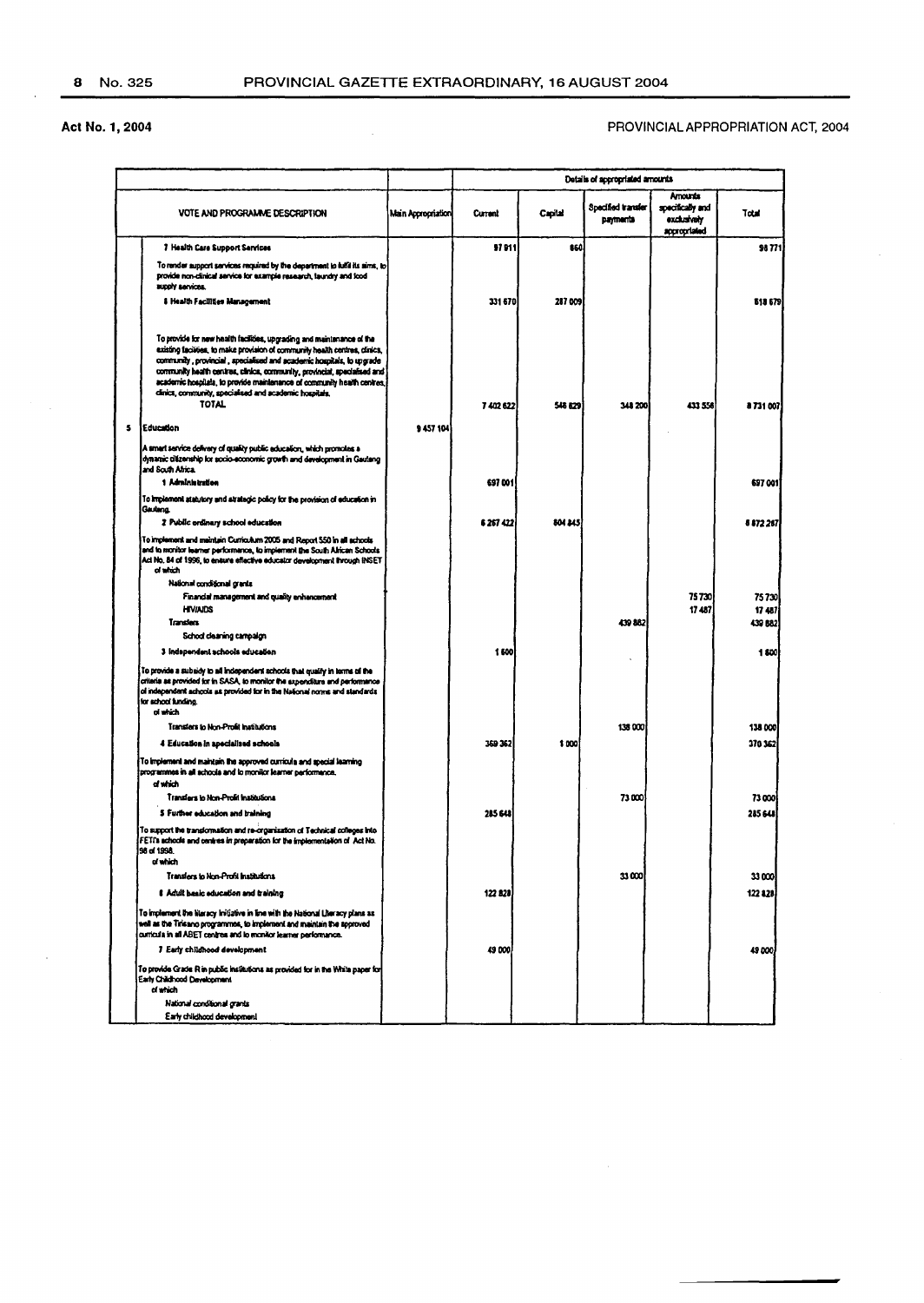#### Act No. 1, 2004

No. 325 9

|        |                                                                                                                                                                                                                                                    |                    |         |                | Details of appropriated amounts       |                                                                   |                  |
|--------|----------------------------------------------------------------------------------------------------------------------------------------------------------------------------------------------------------------------------------------------------|--------------------|---------|----------------|---------------------------------------|-------------------------------------------------------------------|------------------|
|        | <b>VOTE AND PROGRAMME DESCRIPTION</b>                                                                                                                                                                                                              | Main Appropriation | Current | Capital        | <b>Specified transfer</b><br>payments | <b>Amounts</b><br>specifically and<br>axclusively<br>appropriated | Total            |
|        | <b>&amp; Auxiliary and associated services</b>                                                                                                                                                                                                     |                    | 74 000  | 200 000        |                                       |                                                                   | 274 000          |
|        | To promote the advancement of HRD and systems, to support the<br>establishment of an examination system, conduct examinations and award<br>certificates, to progressively provide internet access for every public achool<br>learner.              |                    |         |                |                                       |                                                                   |                  |
|        | ol which                                                                                                                                                                                                                                           |                    |         |                |                                       |                                                                   |                  |
|        | Transfers to Non-Profit Institutions                                                                                                                                                                                                               |                    |         |                | 7 299                                 |                                                                   | 7299             |
|        | TOTAL                                                                                                                                                                                                                                              |                    | 7868881 | <b>105 845</b> | 591 181                               | 93 21 7                                                           | 9457104          |
| 6      | Social Services and Population Development                                                                                                                                                                                                         | 5733768            |         |                |                                       |                                                                   |                  |
|        | 1 Administration                                                                                                                                                                                                                                   |                    | 250 904 | 7501           |                                       |                                                                   | 258 485          |
|        | To effectively and efficiently manage the affairs of the Department in an<br>Integrated manner<br>Financial management and social security system                                                                                                  |                    |         |                |                                       | 324                                                               | 324              |
|        | 2 Social assistance grants                                                                                                                                                                                                                         |                    | 144 333 | <b>310</b>     |                                       |                                                                   | 144 643          |
|        | To administer an equitable social grant system                                                                                                                                                                                                     |                    |         |                |                                       |                                                                   |                  |
|        | of which<br>Transfers for                                                                                                                                                                                                                          |                    |         |                |                                       |                                                                   |                  |
|        | Extension of child support grant &regulation 11                                                                                                                                                                                                    |                    |         |                |                                       | 4768884                                                           | 4768884          |
|        | 3 Social wellars services                                                                                                                                                                                                                          |                    | 135 114 | 1575           |                                       |                                                                   | 136 689          |
|        | To provide effective and quality social wellare services to poor and<br>vulnerable individuals and communities by facilitating policies, funding,<br>guidance and support to NGOS and other social welfare service<br>providers.                   |                    |         |                |                                       |                                                                   |                  |
|        | of which                                                                                                                                                                                                                                           |                    |         |                |                                       |                                                                   |                  |
|        | Transfers to:                                                                                                                                                                                                                                      |                    |         |                |                                       |                                                                   |                  |
|        | Non-profit institutions<br>4 Development and support services                                                                                                                                                                                      |                    | 27059   | 655            | 348942                                |                                                                   | 348942<br>27 714 |
|        | To contribute towards an environment in which communities and civil<br>organisations can be mobilized to participate in accial development<br><b>Processes</b>                                                                                     |                    |         |                |                                       |                                                                   |                  |
|        | of which                                                                                                                                                                                                                                           |                    |         |                |                                       |                                                                   |                  |
|        | Transfers to:<br>Non-profit institutions                                                                                                                                                                                                           |                    |         |                | 43404                                 |                                                                   | 43.404           |
|        | 5 Population development and demographic trends                                                                                                                                                                                                    |                    | 1954    | 11             |                                       |                                                                   | 1965             |
| $\Box$ | To plan, implement, co-ordinate and facilitate the systematic integration<br>of population factors in all policies, plans, programmes, strategic at all<br>lovels and sectors, specifically provincial departments of social<br>development needs, |                    |         |                |                                       |                                                                   |                  |
|        | 6 Gautang Intersectorial Dev Unit                                                                                                                                                                                                                  |                    | 2719    |                |                                       |                                                                   | 2719             |
|        | To develop policies, strategies and action plans that will guide the<br>implementation, monitoring and evaluation of a comprehensive and<br>integrated Poverly Alleviation Strategy                                                                |                    |         |                |                                       |                                                                   |                  |
|        | <b>TOTAL</b>                                                                                                                                                                                                                                       |                    | 562 162 | 10 052         | 392 346                               | 4769 208                                                          | 5733768          |
| Ŧ      | <b>Housing</b>                                                                                                                                                                                                                                     | 1425018            |         |                |                                       |                                                                   |                  |
|        | To maximus the impact of public, private and community resources in order<br>to contribute towards the delivery of tenure, quality services, housing and<br>sustainable communities in partnership with municipalities and other<br>stakeholders.  |                    |         |                |                                       |                                                                   |                  |
|        | 1 Administration                                                                                                                                                                                                                                   |                    | 66 236  | 2630           |                                       |                                                                   | 68 866           |
|        | To manage the affairs of the department effectively and efficiently.                                                                                                                                                                               |                    |         |                |                                       |                                                                   |                  |
|        | 2 Housing Planning and Research                                                                                                                                                                                                                    |                    | 8845    | 100            |                                       |                                                                   | 8 DAS            |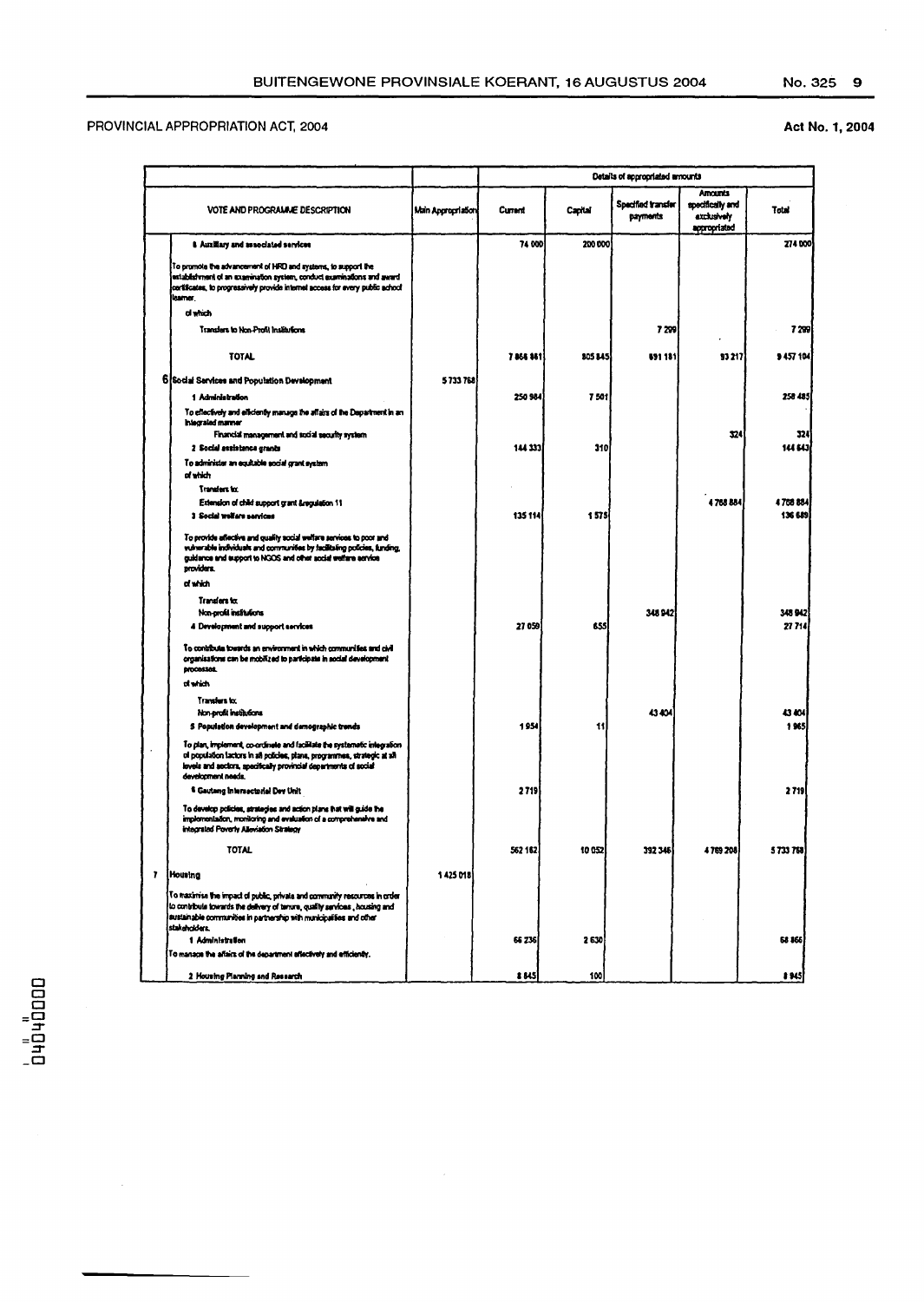$\bar{z}$ 

 $\sim$ 

#### PROVINCIAL APPROPRIATION ACT, 2004

|                                                                                                                                                                                                                                                                                                                         |                    |                |         | Details of appropriated amounts |                                                                   |                   |
|-------------------------------------------------------------------------------------------------------------------------------------------------------------------------------------------------------------------------------------------------------------------------------------------------------------------------|--------------------|----------------|---------|---------------------------------|-------------------------------------------------------------------|-------------------|
| <b>VOTE AND PROGRAMME DESCRIPTION</b>                                                                                                                                                                                                                                                                                   | Main Appropriation | <b>Current</b> | Capital | Specified transfer<br>payments  | <b>Anouris</b><br>specifically and<br>exclusively<br>appropriated | Total             |
| To provide a regulatory tramework for housing delivery in respect of<br>developing policy guidelines, promulgation of Acts and amendments, develop<br>provincial multi-year housing delivery plans in order to determine housing<br>needs, strategy, aligning housing plans with IDP's and the environmental<br>impact. |                    |                |         |                                 |                                                                   |                   |
| 3 Housing Performance /Subsidy Programmes                                                                                                                                                                                                                                                                               |                    | 28 210         | 839     |                                 |                                                                   | 29 049            |
| To facilitate and manage the implementation of social housing projects to<br>support the Presidential Job Summit initiative.                                                                                                                                                                                            |                    |                |         |                                 |                                                                   |                   |
| d which<br>Housing lund (National Conditional Grant)                                                                                                                                                                                                                                                                    |                    |                |         |                                 | 1013649                                                           | 1013649           |
| 4 Urban Renewal and Human Settlement Redevelopment                                                                                                                                                                                                                                                                      |                    | 1549           |         |                                 |                                                                   | 1549              |
| To ensure the effective implementation of urban renewal / regeneration<br>projects to achieve clearly defined outcomes.                                                                                                                                                                                                 |                    |                |         |                                 |                                                                   |                   |
| lol which<br><b>Urban Renewal Project</b>                                                                                                                                                                                                                                                                               |                    |                | 150 000 |                                 |                                                                   | 150 000           |
| Human seltlement (National conditional grant)                                                                                                                                                                                                                                                                           |                    |                |         |                                 | 22 260                                                            | 22 260            |
| Housing fund (National Conditional Grant)                                                                                                                                                                                                                                                                               |                    |                |         |                                 | 70000                                                             | 70 000            |
| <b>S Housing Asset Management</b>                                                                                                                                                                                                                                                                                       |                    | 26 628         | 258     |                                 |                                                                   | 26 886            |
| To develop and manage the Gauleng Partnership Fund as a mechanism to<br>promote private sector involvement and provide affordable housing finance<br>of which                                                                                                                                                           |                    |                |         |                                 |                                                                   |                   |
| Housing fund (National Conditional Grant)<br><b>TOTAL</b>                                                                                                                                                                                                                                                               |                    | 131468         | 153 827 |                                 | 33814<br>1 139 723                                                | 33 814<br>1425018 |
| [Development Planning and Local Government                                                                                                                                                                                                                                                                              | 231 209            |                |         |                                 |                                                                   |                   |
| To establish, co-ordinate, support and monitor, through a skilled and service<br>oriented staff, an integrated development planning system and local<br>covernment that is effective and efficient                                                                                                                      |                    |                |         |                                 |                                                                   |                   |
| 1 Administration                                                                                                                                                                                                                                                                                                        |                    | 34 318         | 1222    |                                 |                                                                   | 35 540            |
| To develop and co-ordinate programmes to create expertise in the<br>department to provide high level of advice to both provincial and local<br>government.                                                                                                                                                              |                    |                |         |                                 |                                                                   |                   |
| of which<br>Local government capacity building (National conditional grant)                                                                                                                                                                                                                                             |                    |                |         |                                 |                                                                   |                   |
| <b>Transfers to Local Government</b>                                                                                                                                                                                                                                                                                    |                    |                |         | 8900                            |                                                                   | 8900              |
| 2 Local Governance                                                                                                                                                                                                                                                                                                      |                    | 65378          |         |                                 |                                                                   | 65 378            |
| To promote and support affective & accountable local government, create<br>communities where people have access to affordable, appropriate and<br>sustainable quality services to meet their needs, thus make them<br>economically functional.<br>ol which                                                              |                    |                |         |                                 |                                                                   |                   |
| Intermediate level of water and sanitation in informal settlement grant                                                                                                                                                                                                                                                 |                    |                |         |                                 |                                                                   |                   |
| Consolidated municipal infrastructure programme                                                                                                                                                                                                                                                                         |                    |                |         |                                 | 107 050                                                           | 107 050           |
| 3 Development & Planning<br>To promote and co-ordinate sustainable integrated development planning                                                                                                                                                                                                                      |                    | 13 391         | 950     |                                 |                                                                   | 14341             |
| <b>TOTAL</b>                                                                                                                                                                                                                                                                                                            |                    | 113 087        | 2172    | 8 900                           | 107 050                                                           | 231 209           |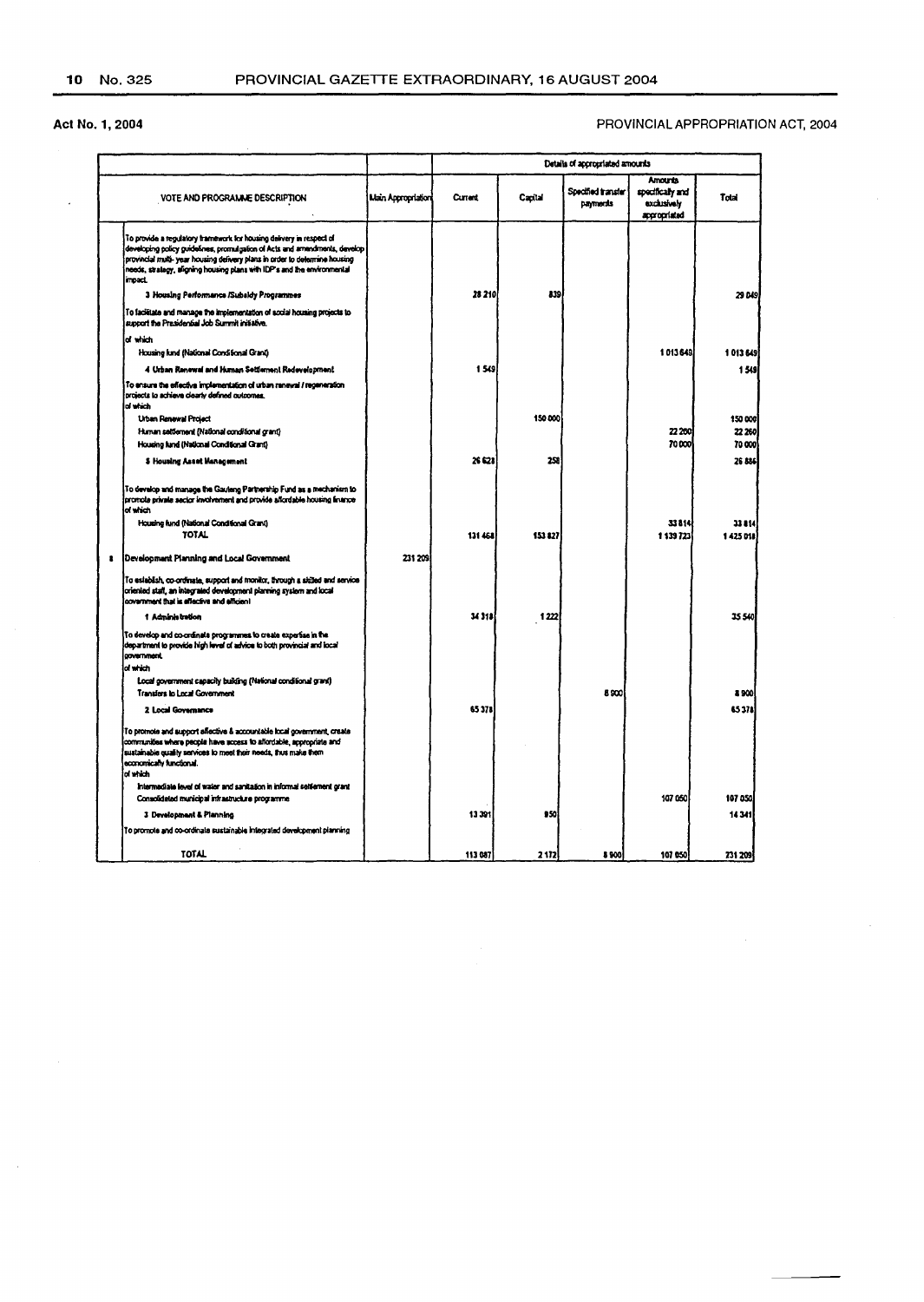Act No. 1, 2004

No. 325 11

|    |                                                                                                                                                                                                                                                                            |                    |                  |         | Details of appropriated amounts |                                                                   |         |
|----|----------------------------------------------------------------------------------------------------------------------------------------------------------------------------------------------------------------------------------------------------------------------------|--------------------|------------------|---------|---------------------------------|-------------------------------------------------------------------|---------|
|    | VOTE AND PROGRAMME DESCRIPTION                                                                                                                                                                                                                                             | Main Appropriation | Current          | Capital | Specified transfer<br>payments  | <b>Anounts</b><br>specifically and<br>exclusively<br>appropriated | Total   |
| 9  | Public Transport, Roads and Works                                                                                                                                                                                                                                          | 1581727            |                  |         |                                 |                                                                   |         |
|    | Mission; To promote accessibility and the safe, affordable movement of<br>people, goods and services and to runder efficient and coat effective public<br>works services in Gauteng                                                                                        |                    |                  |         |                                 |                                                                   |         |
|    | 1 Administration                                                                                                                                                                                                                                                           |                    | 91996            | 14 213  |                                 |                                                                   | 106 279 |
|    | To render a strategic management support to the department in the areas of<br>finance, human resources, procurement, systems, communication and policy.                                                                                                                    |                    |                  |         |                                 |                                                                   |         |
|    | 2 Public Works                                                                                                                                                                                                                                                             |                    | 432 600          | 119700  |                                 |                                                                   | 552 300 |
|    | To render a client centred and efficient building and intrastructure<br>maintenance service to the Gauleng Provincial Government.                                                                                                                                          |                    |                  |         |                                 |                                                                   |         |
|    | 3 Road Infrastructure                                                                                                                                                                                                                                                      |                    | 323 918          | 157983  |                                 |                                                                   | 481 901 |
|    | To manage and execute the design, construction and maintenance of<br>transport infrastructure, to manage the protection of infrastructure, to manage<br>road building and State Motor Transport                                                                            |                    |                  |         |                                 |                                                                   |         |
|    | of which<br>Translers from National conditional Grants                                                                                                                                                                                                                     |                    |                  |         |                                 |                                                                   |         |
|    | Provincial intractructure                                                                                                                                                                                                                                                  |                    |                  |         |                                 | 132916                                                            | 132916  |
|    | 4 Transport                                                                                                                                                                                                                                                                |                    | 57700            |         |                                 |                                                                   | 57 700  |
|    | To manage and co-ordinate all modes of public transport, to administer<br>legislation, regulations and services, to render when transport financial<br>support services                                                                                                    |                    |                  |         |                                 |                                                                   |         |
|    | 5 Community-based public works programme                                                                                                                                                                                                                                   |                    | 49 300           |         |                                 |                                                                   | 49 300  |
|    | To render a client centred and efficient building and intrastructure<br>maintenance service to GPG and the mobilization of community capacity in<br>the conception, planning implementation and management of community<br>infrastructure in needy communities             |                    |                  |         |                                 |                                                                   |         |
|    | <b>6 Traffic Management</b><br>To manage and co-ordinate all modes of public transport, to administer<br>legislation, regulations and services, to render when transport financial                                                                                         |                    | 200 881          | 450     |                                 |                                                                   | 201331  |
|    | <b>But DOOT SERVICES</b><br><b>TOTAL</b>                                                                                                                                                                                                                                   |                    | 1 156 395        | 292 416 |                                 | 132916                                                            | 1581727 |
|    |                                                                                                                                                                                                                                                                            |                    |                  |         |                                 |                                                                   |         |
| 10 | Safety and Liaison                                                                                                                                                                                                                                                         | 39 235             |                  |         |                                 |                                                                   | 39 235  |
|    | To ensure that Gauteng is a sale, secure, prosperous and low crime<br>environment where quality policing services are rendered                                                                                                                                             |                    |                  |         |                                 |                                                                   |         |
|    | 1 Management and administration                                                                                                                                                                                                                                            |                    | 9 <sup>847</sup> | 186     |                                 |                                                                   | 10033   |
|    | To render an efficient and effective administrative and Snancial management<br>support service to the department, to develop and implement departmental<br>policies, to assist directorates in developing enabling tools, to co-ordinate<br>stall development and training |                    |                  |         |                                 |                                                                   |         |
|    | <sup>2</sup> Social Crime Preventien                                                                                                                                                                                                                                       |                    | 21 713           |         | 909                             |                                                                   | 22 622  |
|    | To initiate, promote, co-ordinate, support and implement social crime<br>prevention initiative, improve, strengthen and build community police and the<br>CJS in the province, maximise community participation in social crime<br>prevention                              |                    |                  |         |                                 |                                                                   |         |
|    | 3 Monitoring and evaluation                                                                                                                                                                                                                                                |                    | 6430             | 150     |                                 |                                                                   | \$580   |
|    | To monitor and evaluate the allectiveness and efficiency of policing services<br>and strategies, to evaluate the impact of service delivery of the Criminal<br>Justice System and monitor the Implementation of policies                                                   |                    |                  |         |                                 |                                                                   |         |
|    | <b>TOTAL</b>                                                                                                                                                                                                                                                               |                    | 37 990           | 336     | 909                             |                                                                   | 39 235  |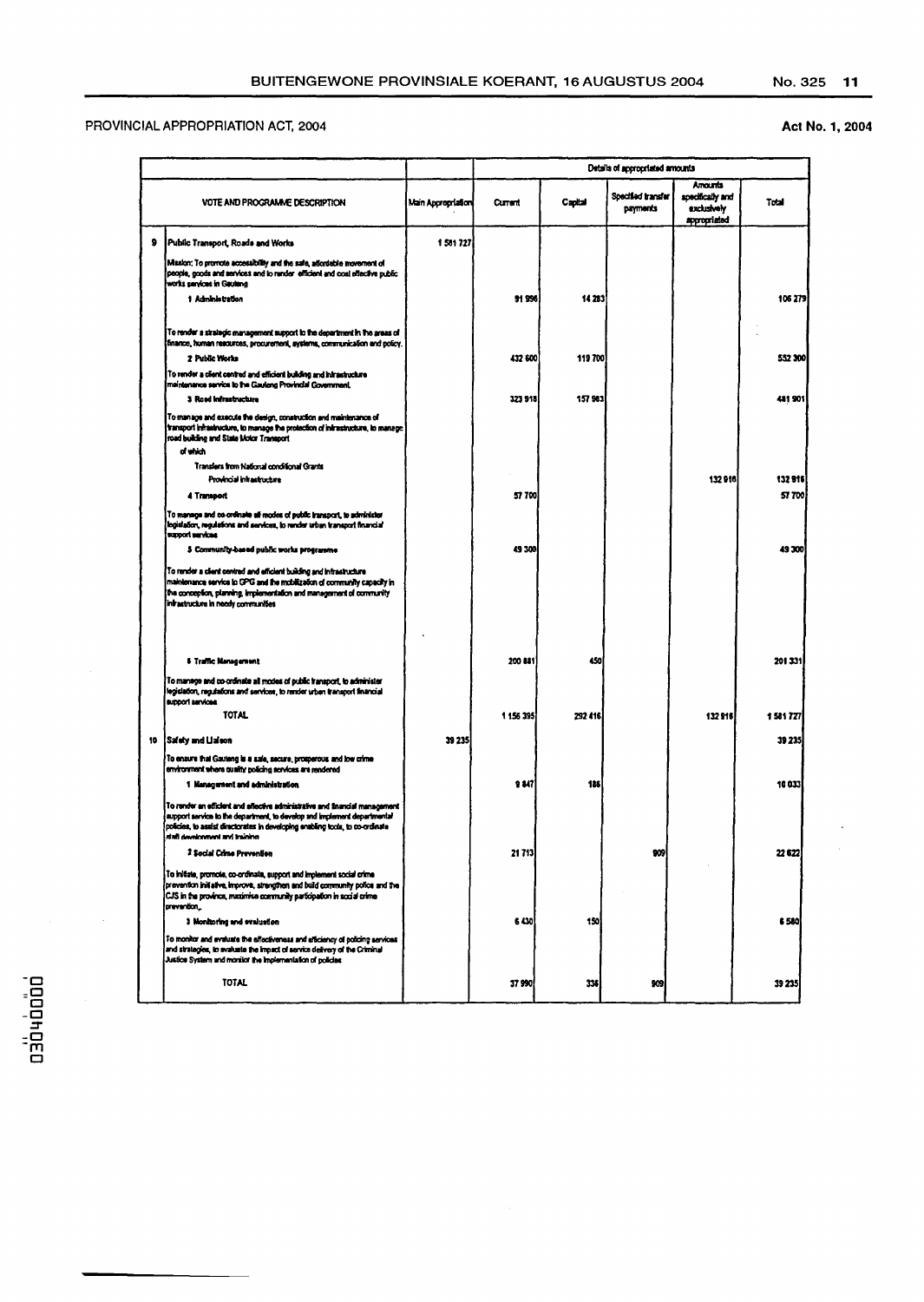#### PROVINCIAL APPROPRIATION ACT, 2004

 $\ddot{\phantom{a}}$  $\overline{a}$ 

|    |                                                                                                                                                                                                                                                                                                                      |                    |         |         | Details of appropriated amounts |                                                 |        |
|----|----------------------------------------------------------------------------------------------------------------------------------------------------------------------------------------------------------------------------------------------------------------------------------------------------------------------|--------------------|---------|---------|---------------------------------|-------------------------------------------------|--------|
|    |                                                                                                                                                                                                                                                                                                                      |                    |         |         |                                 | <b>Amounts</b>                                  |        |
|    | <b>VOTE AND PROGRAMME DESCRIPTION</b>                                                                                                                                                                                                                                                                                | Main Appropriation | Current | Capital | Specified transfer<br>payments  | specifically and<br>exclusively<br>appropriated | Total  |
| 11 | Agriculture, Conservation, Environment and Land Affairs (DACEL)                                                                                                                                                                                                                                                      | 228 329            |         |         |                                 |                                                 |        |
|    | Mission; To contribute towards economic and social development, through<br>public and private partnerships, by emhancing the quality of life and<br>sustainable utilitation of agricultural and natural resources                                                                                                    |                    |         |         |                                 |                                                 |        |
|    | 1 Management                                                                                                                                                                                                                                                                                                         |                    | 14079   |         |                                 |                                                 | 14079  |
|    | To provide leadership and management to the DACEL.                                                                                                                                                                                                                                                                   |                    |         |         |                                 |                                                 |        |
|    | 2 Agriculture                                                                                                                                                                                                                                                                                                        |                    | 23 078  | 50      |                                 |                                                 | 23 128 |
|    | To optimise the contribution of sustainable agriculture towards the equitable<br>development of all communities and the economy in Gauteng.                                                                                                                                                                          |                    |         |         |                                 |                                                 |        |
|    | ol which                                                                                                                                                                                                                                                                                                             |                    |         |         |                                 |                                                 |        |
|    | Transfers to local government                                                                                                                                                                                                                                                                                        |                    |         |         | 240                             |                                                 | 240    |
|    | Transfers from Netional conditional Grants                                                                                                                                                                                                                                                                           |                    |         |         |                                 |                                                 |        |
|    | Poverty Ralief and Infrastructure Development                                                                                                                                                                                                                                                                        |                    |         |         |                                 | 1600                                            | 1 500  |
|    | Comprehensive Farmer Support Programme                                                                                                                                                                                                                                                                               |                    |         |         |                                 | 4582                                            | 4582   |
|    | 3 Veterinary services                                                                                                                                                                                                                                                                                                |                    | 23 627  | 87      |                                 |                                                 | 23 714 |
|    | To promole animal production, animal and public health by facilitating the<br>availability and affordability of safe and healthy food and high quality animal<br>products                                                                                                                                            |                    |         |         |                                 |                                                 |        |
|    | of which                                                                                                                                                                                                                                                                                                             |                    |         |         |                                 |                                                 |        |
|    | Transfers to local government                                                                                                                                                                                                                                                                                        |                    |         |         | 116                             |                                                 | 116    |
|    |                                                                                                                                                                                                                                                                                                                      |                    |         |         |                                 |                                                 |        |
|    | 4 Natural resource management                                                                                                                                                                                                                                                                                        |                    | 7336    |         |                                 |                                                 | 7336   |
|    | To provide a support service and professional expertise on best practices in<br>managing and conserving natural resources and fand, to private and public<br>land owners, across a variety of land uses                                                                                                              |                    |         |         |                                 |                                                 |        |
|    | <b>S</b> Conservation                                                                                                                                                                                                                                                                                                |                    | 31 828  | 25901   |                                 |                                                 | 57 729 |
|    | To promote the sustainable utilisation and conservation of biological diversity<br>and natural processes for the development of all communities.                                                                                                                                                                     |                    |         |         |                                 |                                                 |        |
|    | <b>6 Environmental planning and impact assessment</b>                                                                                                                                                                                                                                                                |                    | 12 581  |         |                                 |                                                 | 12561  |
|    | To promote sustainable development and quality of life by contributing to a<br>sale and healthy living environment.                                                                                                                                                                                                  |                    |         |         |                                 |                                                 |        |
|    | 7 Waste and policition abatement                                                                                                                                                                                                                                                                                     |                    | 17 818  |         |                                 |                                                 | 17818  |
|    | To promote sustainable development and quality of life by contributing to a<br>sale and healthy living environment.                                                                                                                                                                                                  |                    |         |         |                                 |                                                 |        |
|    | al which                                                                                                                                                                                                                                                                                                             |                    |         |         |                                 |                                                 |        |
|    | Transfers to Public entities                                                                                                                                                                                                                                                                                         |                    |         |         | 1 194                           |                                                 | 1 194  |
|    | 8 World Heritage Site                                                                                                                                                                                                                                                                                                |                    |         |         |                                 |                                                 |        |
|    | To manage and facilitate the development of the Cradie of Humankind World<br>Heritage Site known as the Fossil Mominid sites of Sterkfontein, Swartkrans,<br>Kromdraal and Environ, in the Gautang and North West Province, in order to<br>preserve cultural and natural resources and generale appropriate economic |                    |         |         |                                 |                                                 |        |
|    | prowth<br>9 Dinokeng                                                                                                                                                                                                                                                                                                 |                    |         |         |                                 |                                                 |        |
|    | To establish, manage and facilitate conservation based lourism development<br>in the North Eastern quadrant of Gauteng that will result in the creation of                                                                                                                                                           |                    |         |         |                                 |                                                 |        |
|    | jobs, and increased appropriate economic growth in the area<br>10 Legal Services                                                                                                                                                                                                                                     |                    | 550     |         |                                 |                                                 | 5581   |
|    | To provide legal support to core branches in developing litigation strategies,                                                                                                                                                                                                                                       |                    |         |         |                                 |                                                 |        |
|    | programmes and plans<br>11 Compliance and enforcement                                                                                                                                                                                                                                                                |                    | 2021    |         |                                 |                                                 | 2 021  |
|    |                                                                                                                                                                                                                                                                                                                      |                    |         |         |                                 |                                                 |        |
|    | To assist core branches in the planning and implementation of compliance<br>and enforcement strategies to ensure maximum compliance with the law                                                                                                                                                                     |                    |         |         |                                 |                                                 |        |
|    | 12 Management Information services                                                                                                                                                                                                                                                                                   |                    | 9244    | 2187    |                                 |                                                 | 11 431 |
|    | To provide core branches with expertise and management support in the<br>areas of strategic information management, information technology and<br>monitoring and evaluation                                                                                                                                          |                    |         |         |                                 |                                                 |        |
|    | 13 Communication and awareness                                                                                                                                                                                                                                                                                       |                    | 7758    |         |                                 |                                                 | 7758   |
|    | To assist core branches in the planning and implementation of communication<br>and awareness programmes                                                                                                                                                                                                              |                    |         |         |                                 |                                                 |        |
|    | 14 Human resource management                                                                                                                                                                                                                                                                                         |                    | 4 986   |         |                                 |                                                 | 4986   |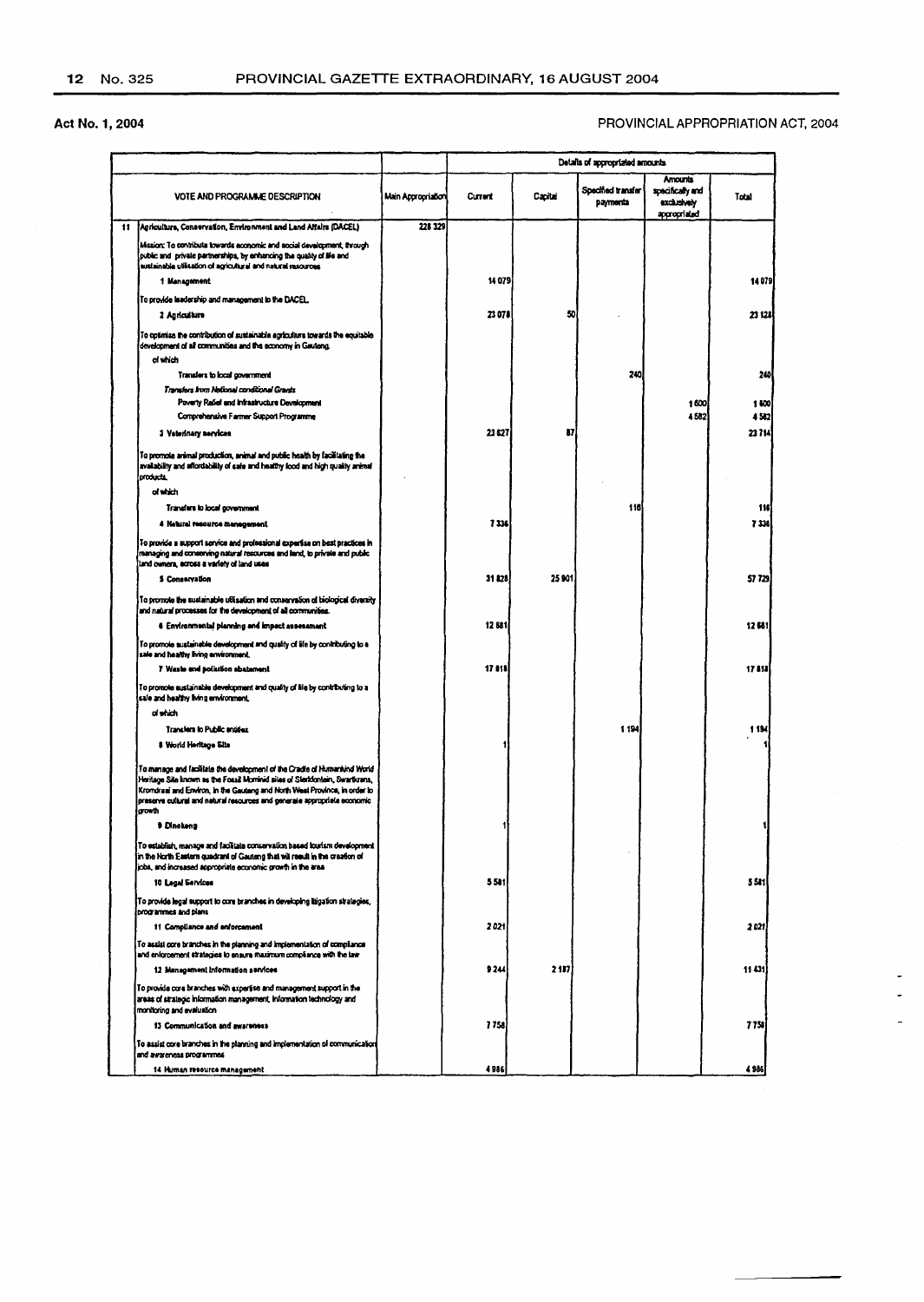$\mathcal{L}^{\mathcal{A}}$ 

 $\overline{\phantom{a}}$ 

#### Act No. 1, 2004

No. 325 13

|    |                                                                                                                                                                                                                                                                                                                                                                                                                                                                                            |                    |         |         | Details of appropriated amounts |                                                            |              |
|----|--------------------------------------------------------------------------------------------------------------------------------------------------------------------------------------------------------------------------------------------------------------------------------------------------------------------------------------------------------------------------------------------------------------------------------------------------------------------------------------------|--------------------|---------|---------|---------------------------------|------------------------------------------------------------|--------------|
|    | VOTE AND PROGRAMME DESCRIPTION                                                                                                                                                                                                                                                                                                                                                                                                                                                             | Main Appropriation | Current | Capital | Specified transfer<br>payments  | Amounts<br>specifically and<br>exclusively<br>appropriated | Total        |
|    | To render efficient and effective human resource management services<br>15 Human resource development                                                                                                                                                                                                                                                                                                                                                                                      |                    | 5 1 9 1 |         |                                 |                                                            | 5 191        |
|    | To render efficient and effective human rescurce development services<br>15 Fectities management                                                                                                                                                                                                                                                                                                                                                                                           |                    | 20 856  | 415     |                                 |                                                            | 21 271       |
|    | To render efficient and effective facilities management services<br>17 Financial management                                                                                                                                                                                                                                                                                                                                                                                                |                    | 5171    |         |                                 |                                                            | 5871         |
|    | To render efficient and effective financial management services<br><b>TOTAL</b>                                                                                                                                                                                                                                                                                                                                                                                                            |                    | 191957  | 28 640  | 1 550                           | 6 182                                                      | 228 329      |
| 12 | Sport, Recreation, Arts and Culture                                                                                                                                                                                                                                                                                                                                                                                                                                                        | 136752             |         |         |                                 |                                                            |              |
|    | Vision; To have a flerate, informed, creative and active society, proud of its<br>cultural heritage<br>1 Administration                                                                                                                                                                                                                                                                                                                                                                    |                    | 36998   | 246     |                                 |                                                            | 37 ZH        |
|    | To effectively and efficiently manage the atlairs of the Department in an<br>integrated manner as well as rendering a support at all levels of the<br><b>Department</b>                                                                                                                                                                                                                                                                                                                    |                    |         |         |                                 |                                                            |              |
|    | of which<br>Non Profit Institutions                                                                                                                                                                                                                                                                                                                                                                                                                                                        |                    |         |         | 250                             |                                                            | 250          |
|    | 2 Cultural Atlaire<br>To identify, develop and showcase talent annually, to increase the number of<br>artists and crafters competing in the global market by the year 2007, increase<br>participation in local, national and international festivals, effectively transform<br>heritage institutions, manage and conserve heritage resources and effect<br>compilance with the South African National Heritage Act, 1999 (Act No. 25 of<br>1999) by the year 2007.                         |                    | 12 560  | 115     |                                 |                                                            | 12775        |
|    | of which                                                                                                                                                                                                                                                                                                                                                                                                                                                                                   |                    |         |         |                                 |                                                            |              |
|    | Capital transfers to Local Government<br>Non Profit Institutions                                                                                                                                                                                                                                                                                                                                                                                                                           |                    |         |         | 4200<br>1993                    |                                                            | 4200<br>1933 |
|    | <b>3 Library and Information Services</b><br>To develop an integrated ICT infrastructure network at all community libraries<br>by 2008, render affective and efficient information and reference support<br>services to government officials, provide relevant and needs based<br>information resources to community libraries, resources centres and NGO's,<br>develop largeted forary outreach and reading development programmes in<br>partnership with all municipalities.<br>of which |                    | 17839   | 163     |                                 |                                                            | 18007        |
|    | Capital transfers to Local Government                                                                                                                                                                                                                                                                                                                                                                                                                                                      |                    |         |         | 5800                            |                                                            | 5800         |
|    | 4 Sports and recreation                                                                                                                                                                                                                                                                                                                                                                                                                                                                    |                    | 10819   | 98      |                                 |                                                            | 10917        |
|    | To establish recreation organization within regional units, expose and involve<br>Gauleng youth to life skills programme, introduce new codes in the<br>disadvantaged areas, expose athletes throughout the province to ellia training<br>carros, medical support, intervention and conditioning programmes as well as<br>scientific support systems by the end of the season,                                                                                                             |                    |         |         |                                 |                                                            |              |
|    | of which<br>Grade                                                                                                                                                                                                                                                                                                                                                                                                                                                                          |                    |         |         | 38940                           |                                                            | 38949        |
|    | Sports and Recreation SA                                                                                                                                                                                                                                                                                                                                                                                                                                                                   |                    |         |         |                                 | 1000                                                       | 1000         |
|    | Transfers of grants to NGO's                                                                                                                                                                                                                                                                                                                                                                                                                                                               |                    |         |         | 5 6 17                          |                                                            | 5817         |
|    | <b>TOTAL</b>                                                                                                                                                                                                                                                                                                                                                                                                                                                                               |                    | 78 316  | 627     | 56809                           | 1000                                                       | 136 752      |

 $\ddot{\phantom{0}}$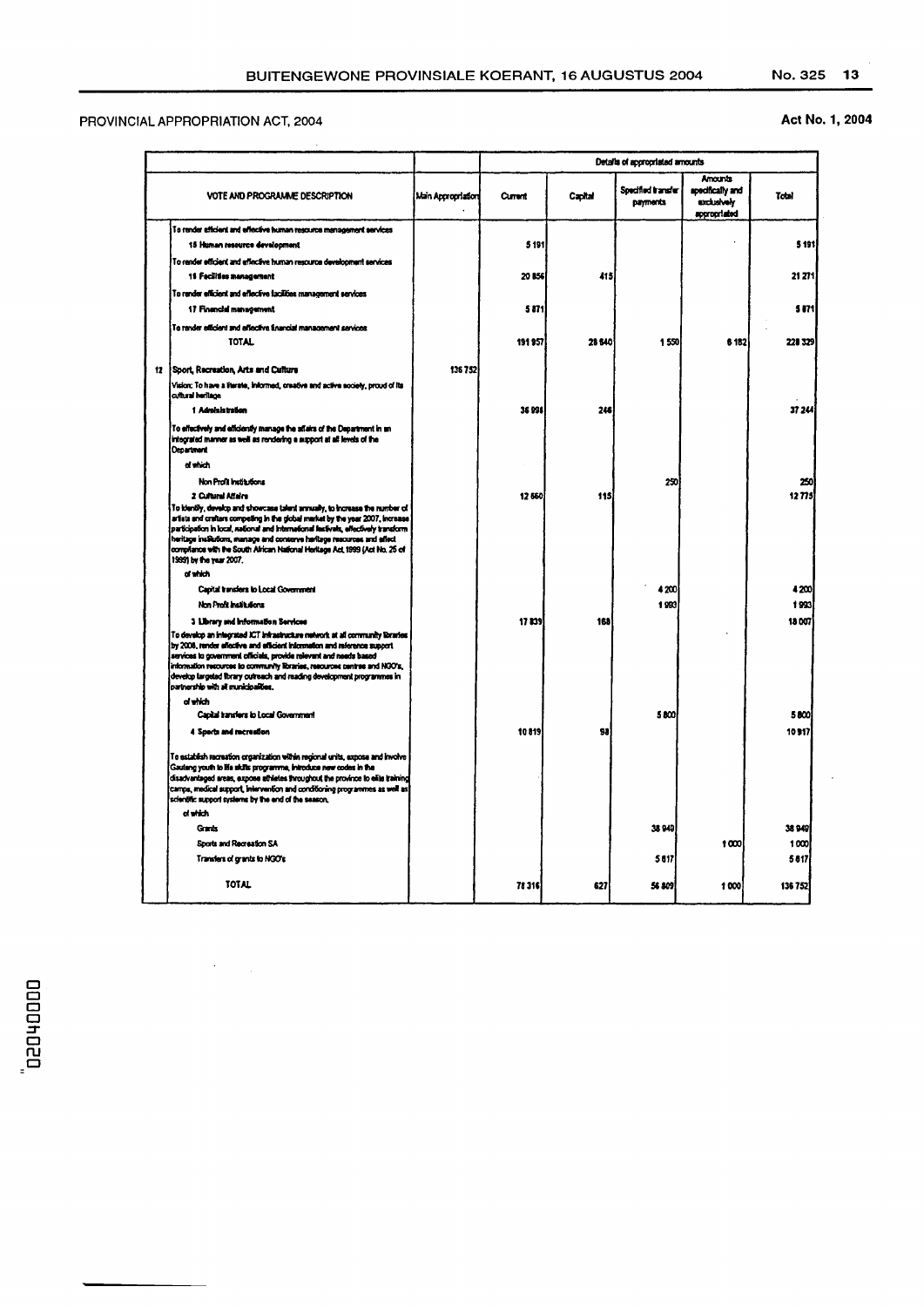#### PROVINCIAL APPROPRIATION ACT, 2004

|                  |                                                                                                                                                                                                                                                                                                                                                                                                                                                                                                                                                 |                    |            |         | Details of appropriated amounts |                                                            |               |
|------------------|-------------------------------------------------------------------------------------------------------------------------------------------------------------------------------------------------------------------------------------------------------------------------------------------------------------------------------------------------------------------------------------------------------------------------------------------------------------------------------------------------------------------------------------------------|--------------------|------------|---------|---------------------------------|------------------------------------------------------------|---------------|
|                  | VOTE AND PROGRAMME DESCRIPTION                                                                                                                                                                                                                                                                                                                                                                                                                                                                                                                  | Main Appropriation | Current    | Capital | Specified transfer<br>payments  | Amounts<br>specifically and<br>exclusively<br>appropriated | Total         |
| 13 <sup>13</sup> | <b>Gautang Shared Services Centre</b>                                                                                                                                                                                                                                                                                                                                                                                                                                                                                                           | 476 483            |            |         |                                 |                                                            |               |
|                  | Mission: To deliver a world-class reference site with the best of breed<br>practices, procedures and systems, to provide province wide support services<br>to the public sector<br>1 Internal audit services                                                                                                                                                                                                                                                                                                                                    |                    | 44 809     | 582     |                                 |                                                            | 45391         |
|                  | To perform regular risk, computer, performance and forensic audits, to<br>decrease incidents of traud and comption in GPG, to assist management in<br>keeping the risk profile of their departments updated, to enable the<br>accounting officers to effectively manage their regular risk, to implement<br>various programmes to help equip all GPG departments with adequate trained<br>stafi in the internal auditing environment                                                                                                            |                    |            |         |                                 |                                                            |               |
|                  | 2 Human resources services                                                                                                                                                                                                                                                                                                                                                                                                                                                                                                                      |                    | 66712      | 1933    |                                 |                                                            | <b>68 645</b> |
|                  | To render a responsive and cost effective recruitment processing service to<br>the Gauteng province, to administer all Human Resource conditions of service<br>timeous and accurately, to provide a personalised HR administration service<br>to the GPG senior management, to provide specialised HR consulting service.]<br>to establish a benchmark for HR services in the public service                                                                                                                                                    |                    |            |         |                                 |                                                            |               |
|                  | 3 Procurement services                                                                                                                                                                                                                                                                                                                                                                                                                                                                                                                          |                    | 71 557     | 1568    |                                 |                                                            | 73 225        |
|                  | To standardise the procurement processes to ensure satisfactory delivery of<br>goods and aervices to the GPG departments, to support good governance by<br>building a purchasing organisation that is based on teamwork and<br>performance, to use up to date reliable systems to facilitate our processes, to<br>ensure that our procurement professionals are thought leaders in the field of<br>socially responsible public sector procurement                                                                                               |                    |            |         |                                 |                                                            |               |
|                  | 4 Finance services                                                                                                                                                                                                                                                                                                                                                                                                                                                                                                                              |                    | 71 687     | 2098    |                                 |                                                            | 73 785        |
|                  | Reconcile all cashbooks for the GPG, develop sound financial practices by<br>implementing the appropriate financial procedures, develop an effective debt<br>collection system in order to ensure that the collections backlog on<br>outstanding balances is phased out, to improve the payroll administration<br>functions by streamlining the core activities and strengthening the controls<br>around the payroll                                                                                                                            |                    |            |         |                                 |                                                            |               |
|                  | 5 Technology support services                                                                                                                                                                                                                                                                                                                                                                                                                                                                                                                   |                    | 213 450    | 1947    |                                 |                                                            | 215 437       |
|                  | To develop a GPG wide enterprise architecture framework in conjunction with<br>the departmental CIO's, to provide a flexible and adaptable IT infrastructure<br>that meets the business needs of GPG, to provide a unified and consistent<br>programme management methodology and project office through a centrally<br>coordinated Programme Management Office, to develop an information<br>security strategy, to develop an application framework that allows for the co-<br>existence of transversal systems and the new ERP system for GPG |                    |            |         |                                 |                                                            |               |
|                  | TOTAL.                                                                                                                                                                                                                                                                                                                                                                                                                                                                                                                                          |                    | 468 259    | 4 225   |                                 |                                                            | 476.41        |
|                  | TOTAL FOR THE PROVINCE                                                                                                                                                                                                                                                                                                                                                                                                                                                                                                                          | 29 785 822         | 18 331 626 | 1859240 | 2912104                         | 6 682 852                                                  | 29 785 822    |

 $\mathcal{A}^{\mathcal{A}}$ 

 $\sim$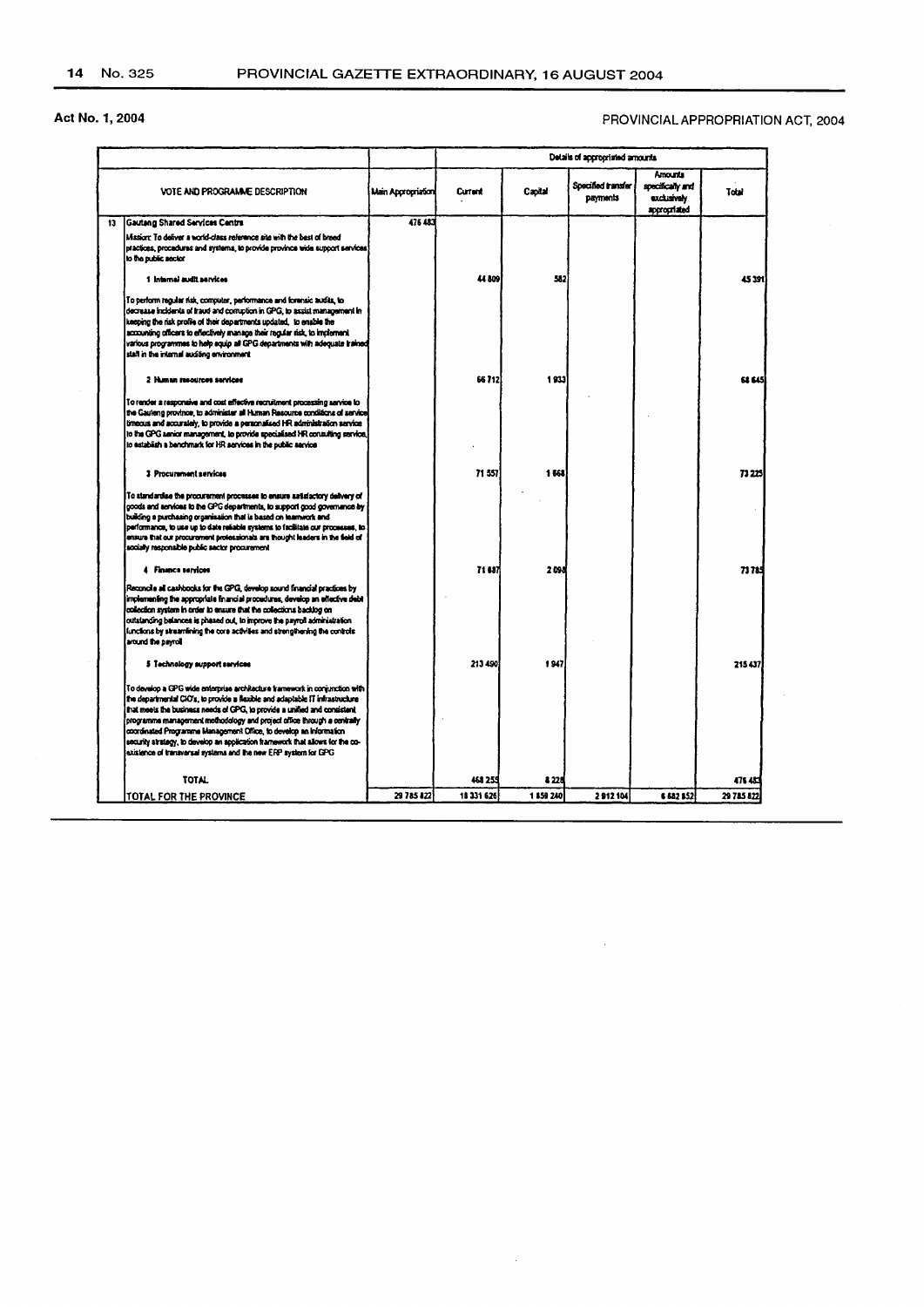$\frac{1}{2}$ 

 $\bar{\lambda}$ 

No. 325 15